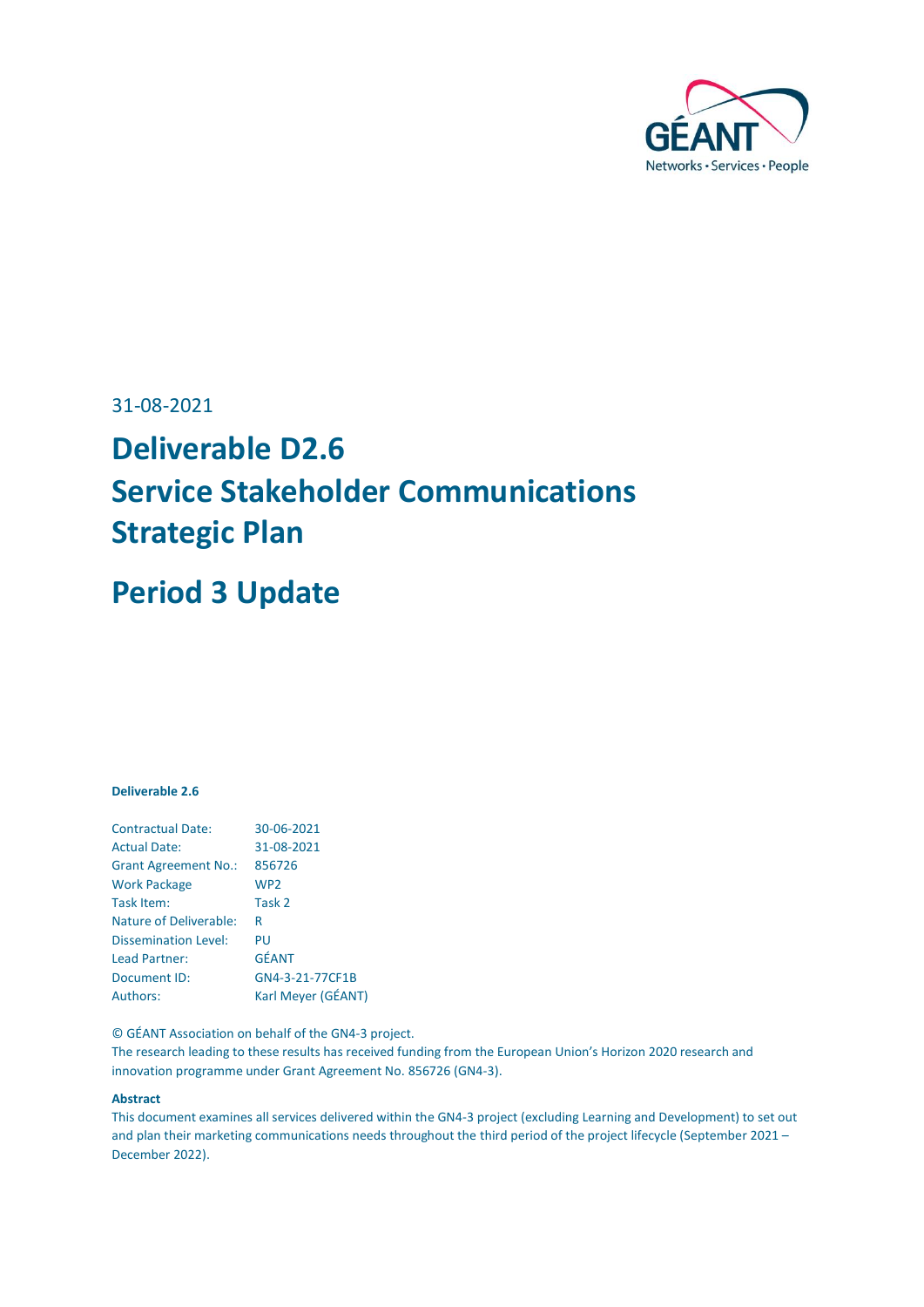

# **Table of Contents**

|            | <b>Executive Summary</b>                          |                     |                                               | $\mathbf{1}$   |  |
|------------|---------------------------------------------------|---------------------|-----------------------------------------------|----------------|--|
| 1          | Introduction                                      |                     |                                               | $\overline{2}$ |  |
| 2          |                                                   |                     | <b>Stakeholder Groupings and Tracks</b>       | 3              |  |
|            | 2.1                                               |                     | Stakeholder Types                             | 3              |  |
|            | 2.2                                               |                     | <b>Types of Communication</b>                 | 4              |  |
|            |                                                   | 2.2.1               | <b>Functional Communications</b>              | 6              |  |
|            |                                                   | 2.2.2               | <b>Promotional Communications</b>             | 6              |  |
| 3          |                                                   |                     | Stakeholder Communications Strategy and Plans | 7              |  |
|            | WP4 Online Services Plan<br>$\overline{7}$<br>3.1 |                     |                                               |                |  |
|            |                                                   | 3.1.1               | <b>Marketing Activities Summary</b>           | 11             |  |
|            | 3.2<br>WP5 Trust and Identity Plan<br>12          |                     |                                               |                |  |
|            |                                                   | 3.2.1               | <b>Marketing Activities Summary</b>           | 13             |  |
|            | 3.3<br>WP6/WP7 Connectivity Services Plan<br>16   |                     |                                               |                |  |
|            |                                                   | 3.3.1               | <b>Marketing Activities Summary</b>           | 16             |  |
|            | 3.4                                               | <b>WP8 Security</b> |                                               | 18             |  |
|            |                                                   | 3.4.1               | <b>Marketing Activities Summary</b>           | 18             |  |
| 4          | Conclusions                                       |                     |                                               | 20             |  |
| References |                                                   |                     |                                               | 21             |  |
| Glossary   |                                                   |                     |                                               | 21             |  |

# **Table of Figures**

| Figure 1.1: Service Groupings and WP mapping                                 | $\mathcal{L}$ |
|------------------------------------------------------------------------------|---------------|
| Figure 2.1: Stakeholder groups                                               | 3             |
| Figure 2.2: Communication "tracks"                                           | 4             |
| Figure 2.3: AIDA Marketing Process                                           | .5.           |
| Figure 3.1: Example of NREN Informational materials based on WP2 T2 content. | 14            |
| Figure 3.2: Example informational poster (eduGAIN April 2021)                | 15            |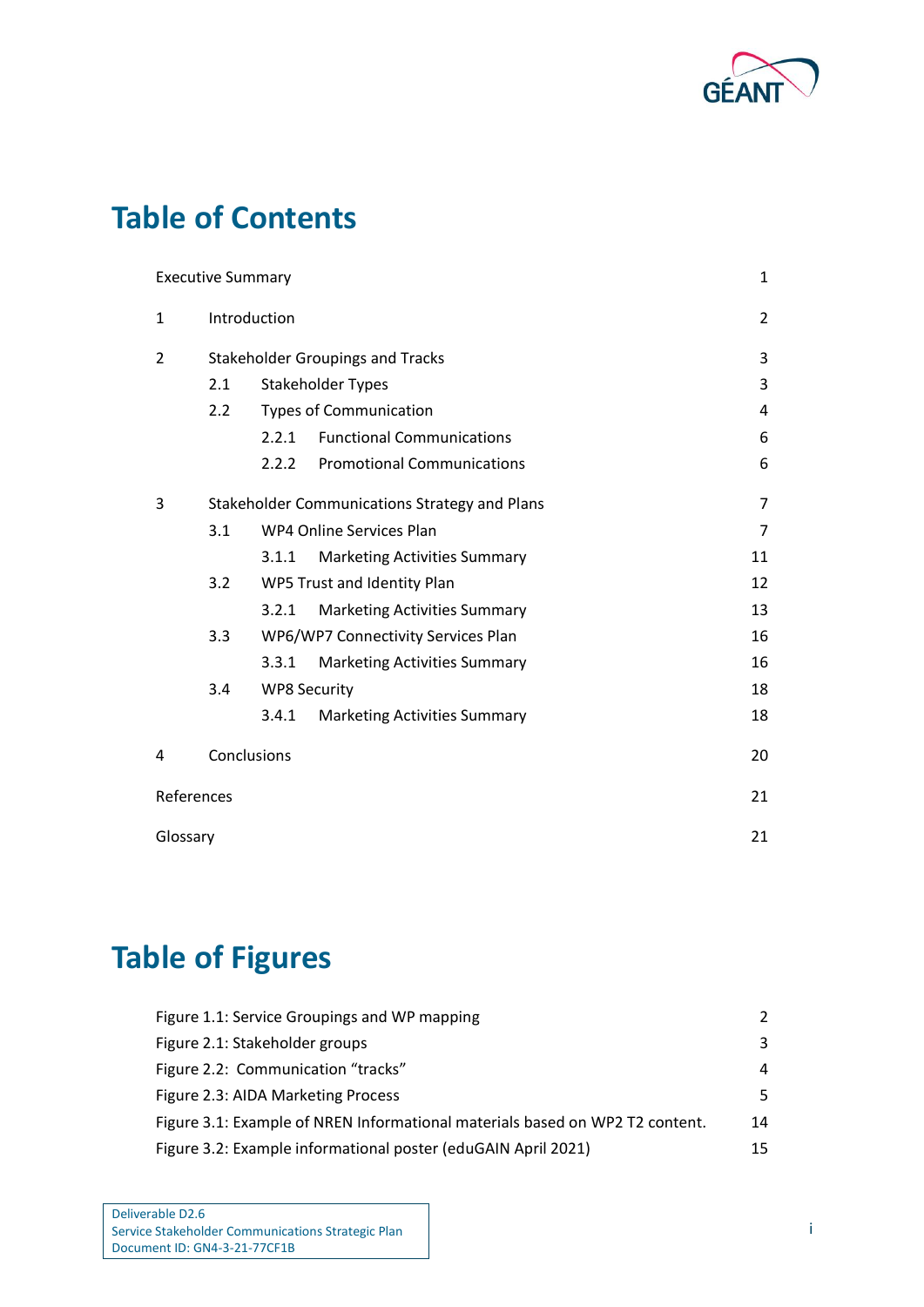Contents



# **Table of Tables**

| Table 3.1: WP4 Service Portfolio           |    |
|--------------------------------------------|----|
| Table 3.1: WP4 stakeholder engagement plan | 10 |
| Table 3.2: WP5 Service Portfolio           | 12 |
| Table 3.3: WPs 6/7 Service Portfolio       | 16 |
| Table 3.4: WP8 Service Portfolio           | 18 |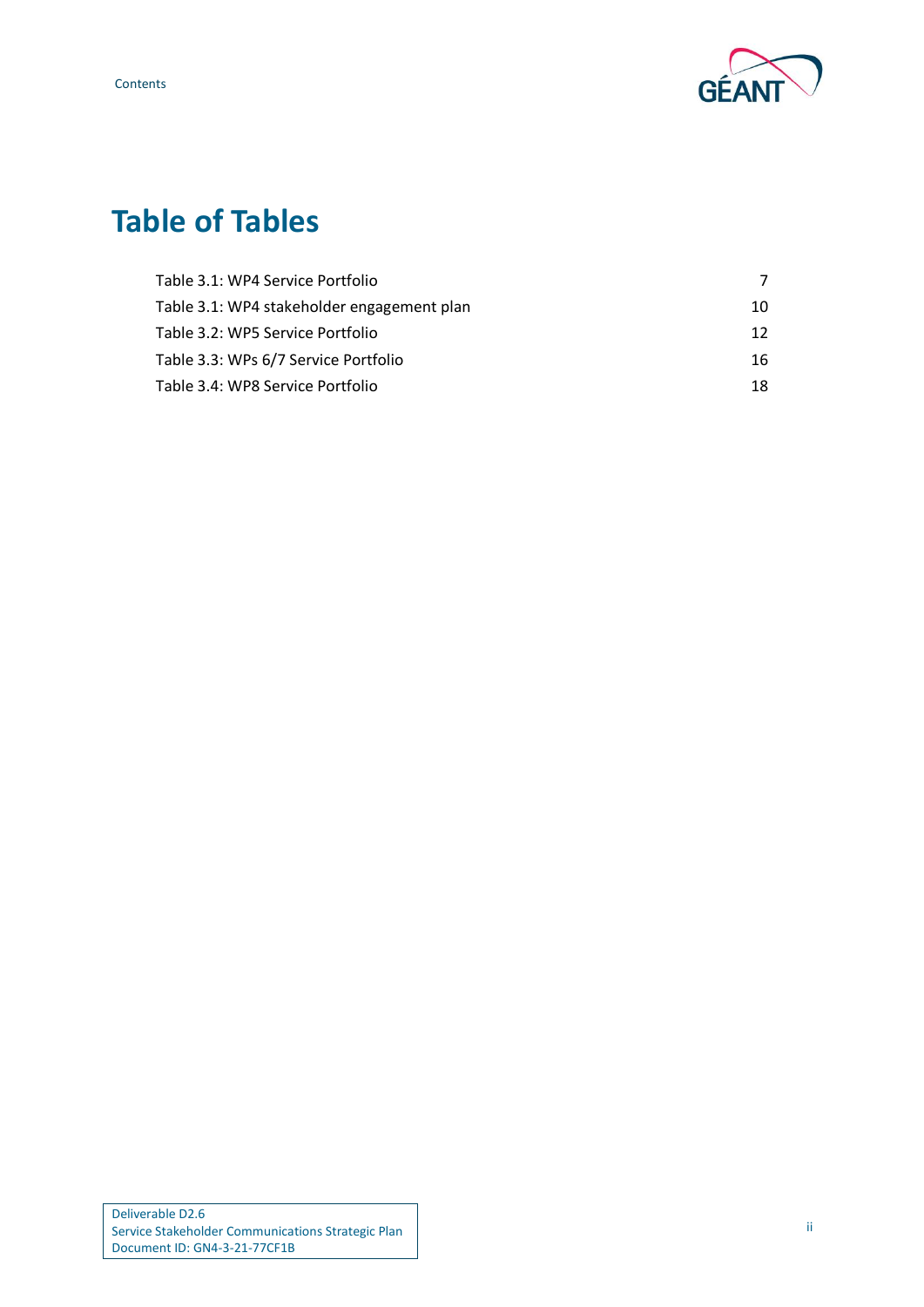

# <span id="page-3-0"></span>**Executive Summary**

This report is the periodic update of the Work Package 2 Service Stakeholder Communications Strategic Plan. As such, it includes any incremental changes to the previously published Period 2 Strategic Plan [\[D2.4](#page-23-2)], reflecting any changes in service implementation and any differences in focus going forward in Period 3 (P3) of the project (September 2021 – December 2022).

GÉANT occupies a complicated marketing landscape with a wide range of products and services and a diverse set of stakeholders. In addition, marketing support for most of its services involves technical support as well as the promotion of broader user awareness.

As a result, GÉANT has developed a twin-track marketing support approach with clearly defined Functional and Promotional channels and materials.

Core stakeholder audiences and marketing and support needs have been identified for each service family and, where appropriate, each individual service. In this way, GÉANT can ensure that its messaging is focused and targeted in such a way as to best support awareness and uptake of its services.

It should be noted that, owing to the COVID-19 epidemic heavily restricting travel from early March 2020 and impacting greatly on the implementation of the GN4-3N project, a number of service implementations were delayed and others brought forward (particularly eduVPN and eduMEET). Therefore, the strategic plans detailed below will reflect the dynamic product development processes during Period 2 that have affected Period 3.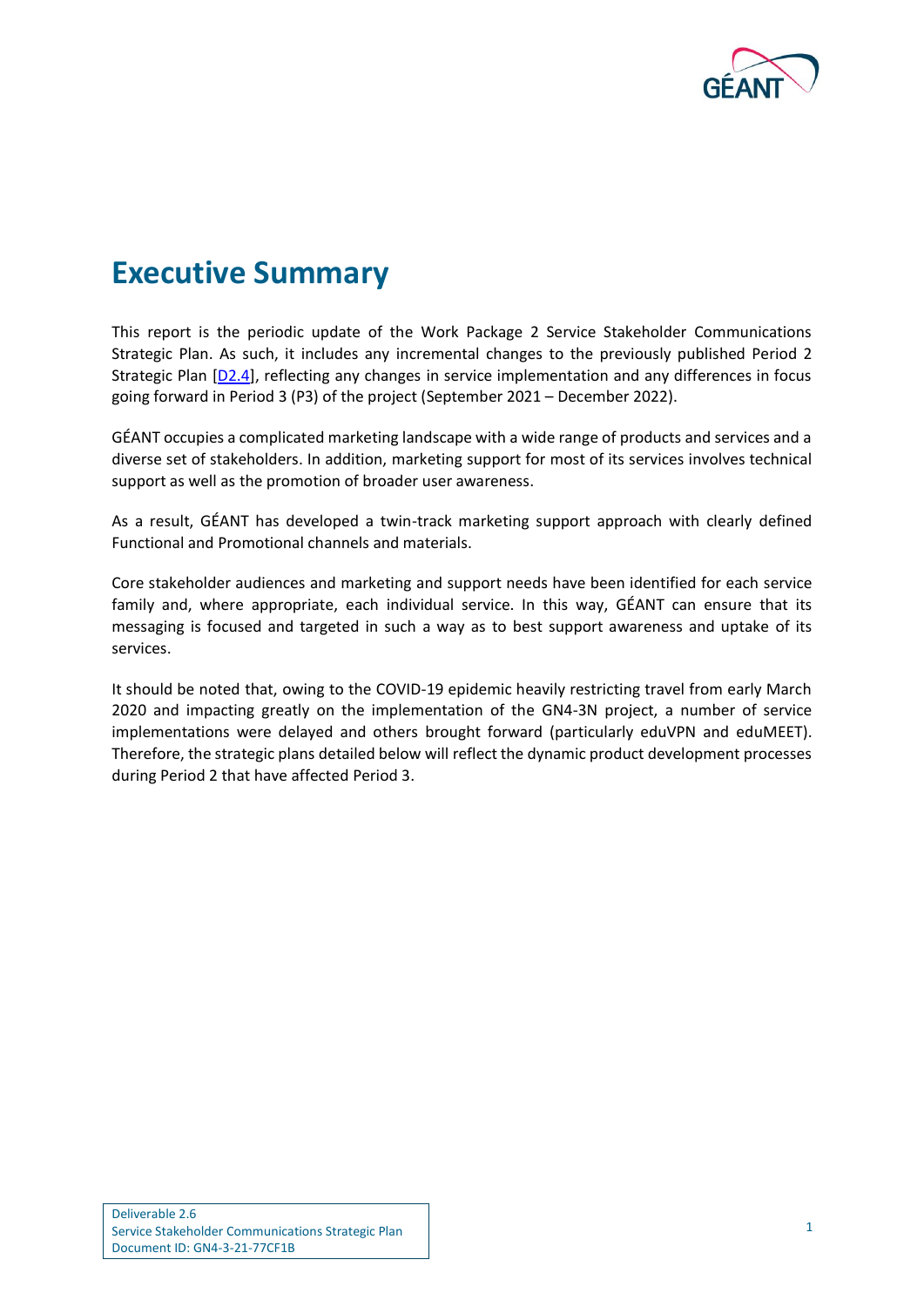

# <span id="page-4-0"></span>**<sup>1</sup> Introduction**

The GÉANT project provides a wide range of services to the R&E community, in the areas of:

- Networking and Network Management.
- Trust and Identity.
- Online (Cloud) Services.
- Security.
- Learning and Development (outside the scope of Product and Services Marketing).

These five groupings align with GN4-3 project work packages as illustrated below:



#### <span id="page-4-1"></span>Figure 1.1: Service Groupings and WP mapping

Each of these service groupings have a target user group (and in some cases multiple groups), therefore different communication strategies which cover all constituent stakeholders must be developed. This means a target stakeholder group hasto be defined and a marketing/communications plan developed accordingly for each service in order to ensure that suitable tailored messages and calls-to-action are developed.

This document examines all services delivered within the GN4-3 project (excluding Learning and Development) to set out and plan their marketing communications needs throughout the third period of the GN4-3 project (September 2021 – December 2022). This planning will not only address the stakeholder groupings but also recommendations on the use of different media, channels and platforms (on- and offline) used for communications.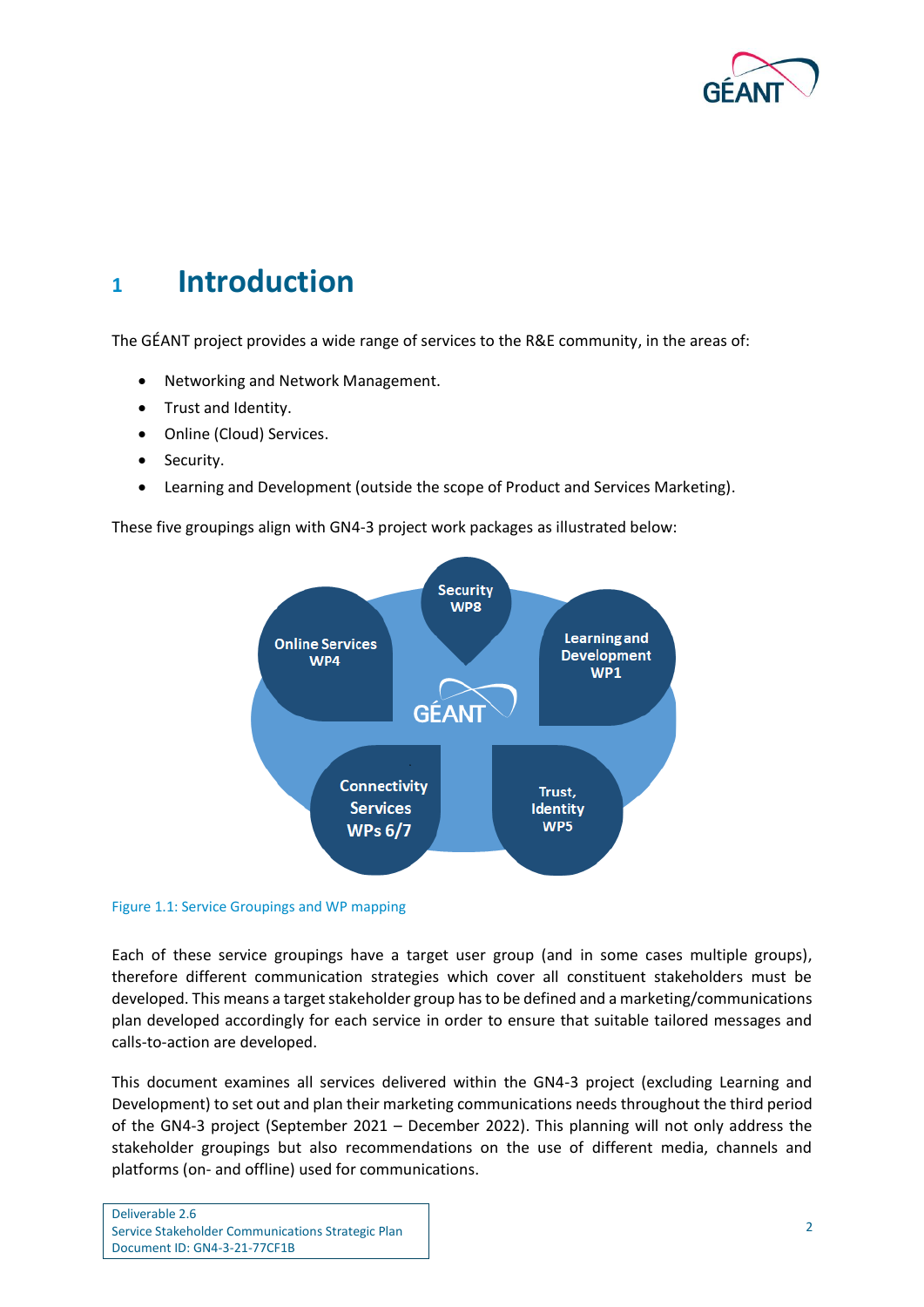

# <span id="page-5-0"></span>**<sup>2</sup> Stakeholder Groupings and Tracks**

## <span id="page-5-1"></span>**2.1 Stakeholder Types**

GÉANT operates in a complex environment with a wide range of stakeholder groups. These include Primary and Secondary Stakeholders, shown in [Figure 2.1](#page-5-2) below. The Secondary Stakeholders' main communication channel is via the Primary Stakeholders; however they also have direct visibility of some communication channels and messages.

For example, National Government Stakeholders will have a primary communication channel through their respective NREN but will also be able to see all public communication channels. This means that consistency of messaging is crucial and GÉANT should be aware of the potential that these secondary stakeholders will be viewing communications materials. This is particularly relevant for Campus and Institutional Stakeholders, who have a commercial/contractual relationship with their NREN, so that it is very important that any GÉANT communications do not conflict with the messaging delivered by the NRENs.



<span id="page-5-2"></span>Figure 2.1: Stakeholder groups

Deliverable 2.6 Service Stakeholder Communications Strategic Plan Document ID: GN4-3-21-77CF1B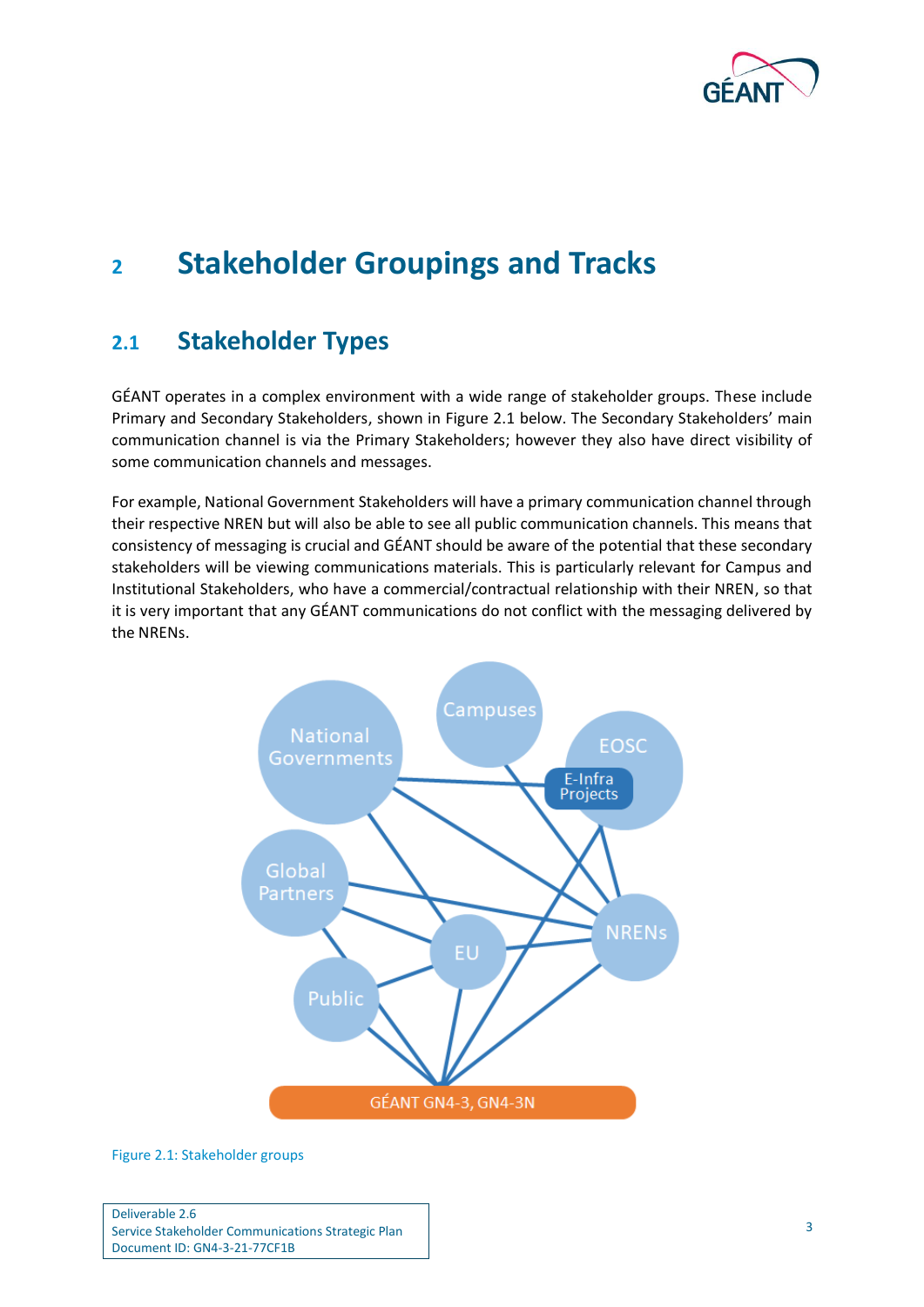

This addressing of secondary stakeholders (such as institutions and end users) can result in an additional layer of messaging across the community that may complicate communications. NRENs (the largest primary stakeholder group) have a vital role in providing end-user communications and any GÉANT actions must complement rather than conflict with their messaging.

Achieving this balance is further complicated by the fact that within the NREN community there are different marketing philosophies and capabilities which, combined, can result in GÉANT having to take the lowest common denominator approach to promotional/end-user communication planning.

All end-user marketing activities therefore need to be managed in such a way as to support NREN activities. For example, this process requires the capacity for marketing materials to be translated and/or co-branded by NRENs. In addition, WP2 T2 will provide updated branding guidelines and media resource packs to NREN Marcomms teams.

## <span id="page-6-0"></span>**2.2 Types of Communication**

In addition to segmentation by service type and stakeholder grouping, service communications are separated into two key communication "tracks":

- Functional communications
- Promotional communications

These two types of communications address the different needs of the stakeholder groupings, as shown in [Figure 2.2.](#page-6-1)

|                                  | <b>Audiences</b>   | <b>Channels</b> | <b>Content</b> |
|----------------------------------|--------------------|-----------------|----------------|
| <b>Promotional</b>               | Public             | Websites        | Articles       |
|                                  | <b>Researchers</b> | <b>CONNECT</b>  | Videos         |
| (benefits and stories - The Why) | Campuses           | Social media    | Slides         |
|                                  | <b>Governments</b> | External events | Case studies   |

**Twin-track approach** 

|                                                            | <b>Audiences</b>                                                      | <b>Channels</b>                     | <b>Content</b>                                                                |
|------------------------------------------------------------|-----------------------------------------------------------------------|-------------------------------------|-------------------------------------------------------------------------------|
| <b>Functional</b><br>(features and information - The What) | <b>NRENs</b><br>Service implementers<br>E-infrastructures<br>Industry | Intranet<br>Wiki<br>Internal events | Service features<br>Implementation<br>Fact sheets<br><b>Technical posters</b> |

### <span id="page-6-1"></span>Figure 2.2: Communication "tracks"

For example, technical delivery or support teams within an NREN are more likely to be seeking technical/functional information relating to a service, whereas public or funding stakeholders are more likely to seek impact/result-related information.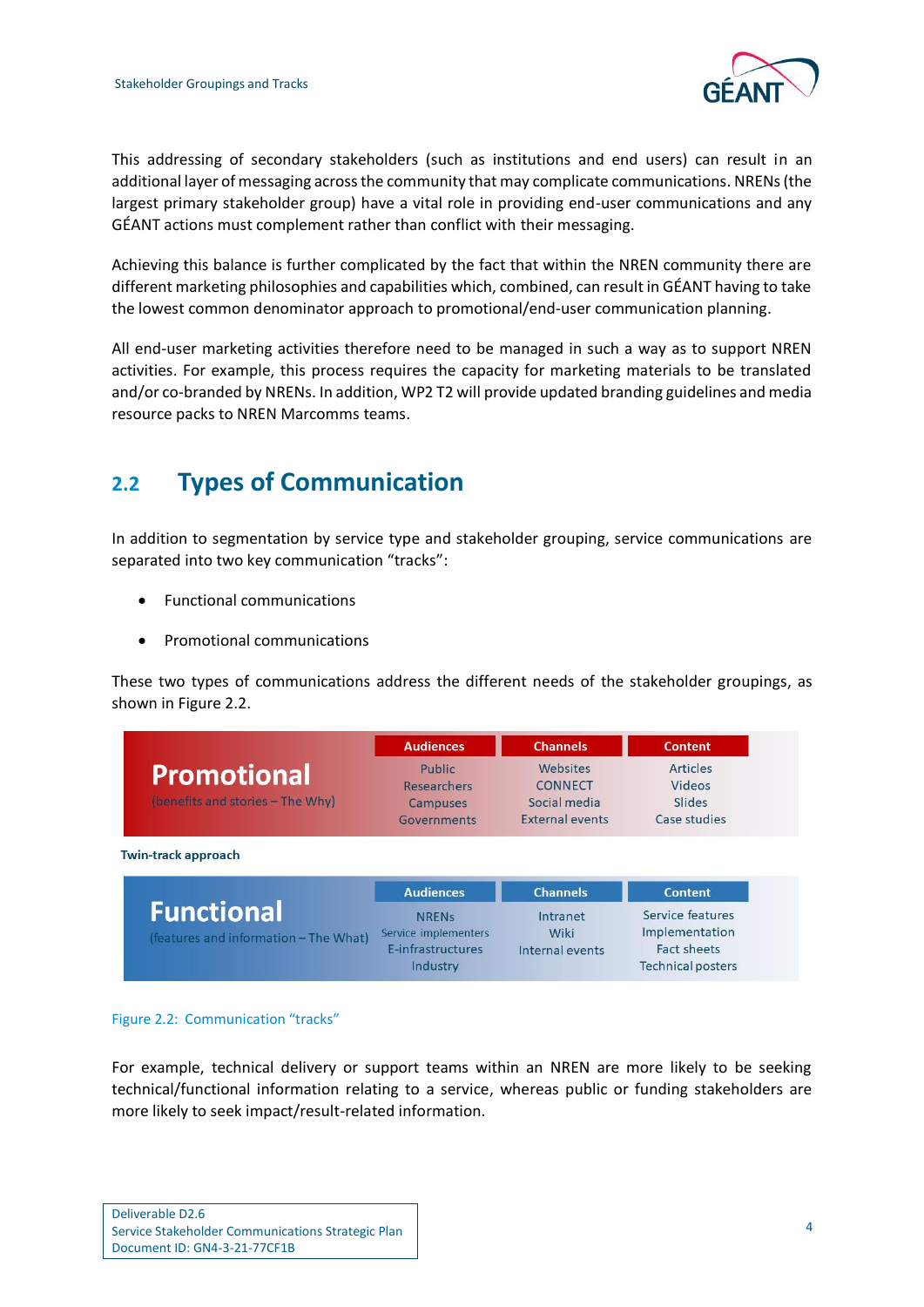

According to the proven AIDA<sup>1</sup> marketing model [\(Figure 2.3\)](#page-7-0), the adoption process for a product or service consists of four distinct phases: Awareness, Interest, Desire, and Action. Each customer/stakeholder progresses through this "funnel". The first step is Awareness; This step introduces the stakeholder to the service/product. By its nature the information needs marketing content to be "pushed" to the user "If they don't know that the service exists, they will not search for it". It also requires very broad information about what the service is and what problem/issue it is solving.

The next stage is Interest; Once the customer is Aware of the service and recognises its value then they will become interested and will actively seek out information. This is likely to be a combination of promotional/commercial and more technical/functional information (as shown in [Figure 2.3\)](#page-7-0): "How will it work for me?" "Is it something we could use?". The Interest stage is followed by the Desire and Action phases. These further confirm with the stakeholder that they need the service. Within the IT sector these phases are likely to revolve around cost/price questions.

The Action phase is the final step in adopting the service and is primarily a face-to-face activity involving account/business development teams. The marketing involvement in this phase is usually limited to ensuring documentation is prepared correctly so that the service adoption can proceed easily and smoothly.



#### <span id="page-7-0"></span>Figure 2.3: AIDA Marketing Process

With reference to GÉANT's marketing needs, the first two phases of the AIDA concept can be mapped to its Promotional activities and the last two phases to its Functional activities as previously detailed in Figure 2.2. This linkage between the marketing types and the needs of an adoption process provides a framework that GÉANT can use to plan its marketing activities.

<sup>1</sup> Awareness, Interest, Desire, Action – relating to the stages of product/service selection and adoption.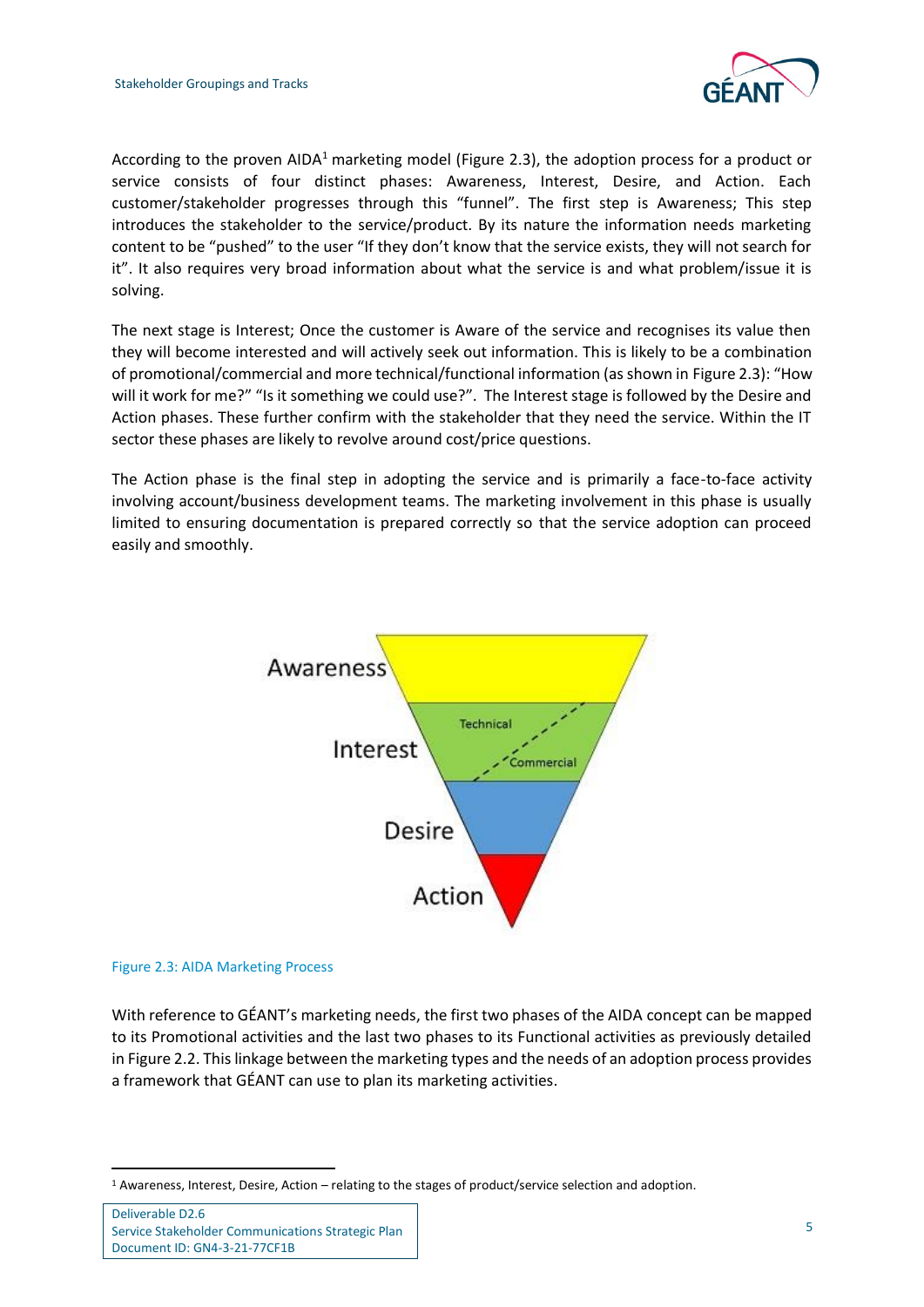

## <span id="page-8-0"></span>**2.2.1 Functional Communications**

The functional communications track includes technical service descriptions, technical case studies, training webinars, service order forms, and the channels and platforms used to host these communications.

The audience stakeholders for this type of communications will tend to be the technical teams within the NREN communities looking to adopt a new service or to further their understanding of an existing service or a new service functionality.

## **2.2.1.1** *Applicable Service Types*

All services within the GÉANT portfolio will require a range of functional communications materials and activities focused on their specific user groups.

## <span id="page-8-1"></span>**2.2.2 Promotional Communications**

Promotional communications help potential users understand in broad terms what a service does, but primarily focus on the reasons why a service is useful and valuable.

These communications are aimed at a wider, primarily non-technical audience, though technical audiences may also use this information in the early stages of their selection/investigation process (Awareness and Interest elements of the AIDA marketing process).

## **2.2.2.1** *Applicable Service Types*

In general, service types that this form of communications would be used for are those with a clear end-user applicability. In the case of GÉANT services, these are primarily those using the "edu" prefix, including established services such as eduroam and eduGAIN and newer ones such as eduVPN.

However, the WP4 Online Services portfolio also requires a range of awareness-raising informational services to be provided to secondary stakeholders and end users. Therefore, all these services will require at least a minimum amount of dedicated promotional material.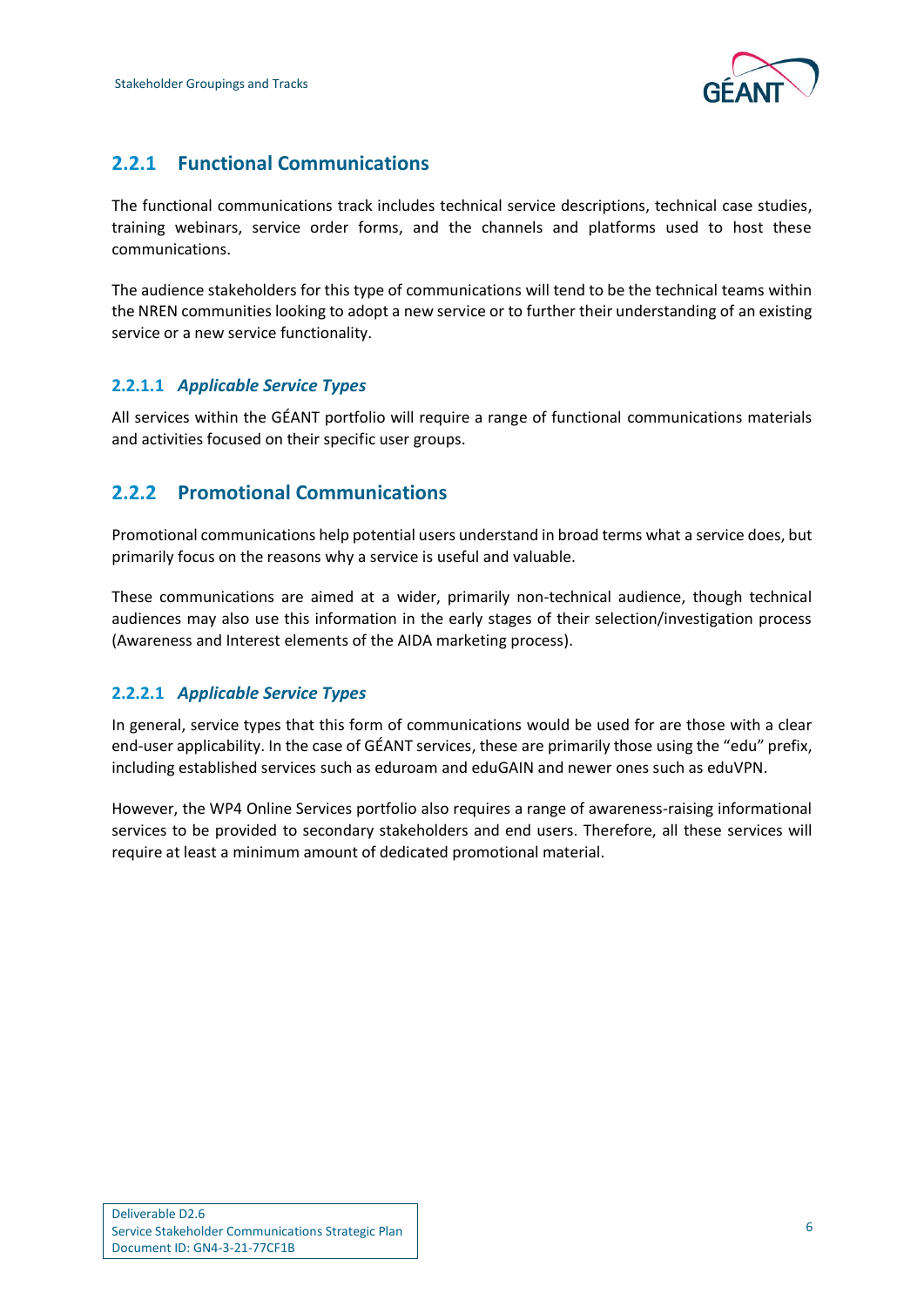

# <span id="page-9-0"></span>**<sup>3</sup> Stakeholder Communications Strategy and Plans**

The previous section introduced GÉANT's overall conceptual strategy for service communications and the division of communications and marketing into two Promotional and Functional strands, and how communications are streamlined and focused on different aspects of the adoption process in line with the AIDA model.

By defining and clarifying this approach it is possible to then identify what marketing activities should be applied for the promotion of each service depending on what stage in the adoption cycle they are at. Specific communications plans have been created in conjunction with the service owners to understand the particular needs of their key user stakeholders and tailor communications accordingly.

These separate plans, which focus on the specific stakeholder profiles identified for each Service Work Package, are set out below. The plans will be reviewed and updated throughout this period to ensure that they continue to be aligned with any new developments and adjustments to service schedules.

## <span id="page-9-1"></span>**3.1 WP4 Online Services Plan**

| <b>Service</b>                 | <b>Period 3 Plan</b>                                                                                             |
|--------------------------------|------------------------------------------------------------------------------------------------------------------|
| <b>OCRE Framework services</b> | Supplier and NREN communications during tendering process and<br>after handover from the OCRE project            |
| Web-RTC (eduMEET)              | Service in full production from November 2020 (deferred from<br>spring 2020 due to COVID-19)                     |
| <b>Preferential Quotations</b> | Continue to manage the delivery and adoption of commercial<br>cloud services offered as Preferential Quotations. |
| <b>GÉANT Cloud Flow (GCF)</b>  | Launched in a beta program in November 2020, available for new<br>users for cross-border cloud services.         |
| Multi-Cloud Management System  | Will be launched in Q3 2021.                                                                                     |

WP4's online services are listed in [Table 3.1](#page-9-2) below.

<span id="page-9-2"></span>Table 3.1: WP4 Service Portfolio

| Deliverable 2.6                                   |
|---------------------------------------------------|
| Service Stakeholder Communications Strategic Plan |
| Document ID: GN4-3-21-77CF1B                      |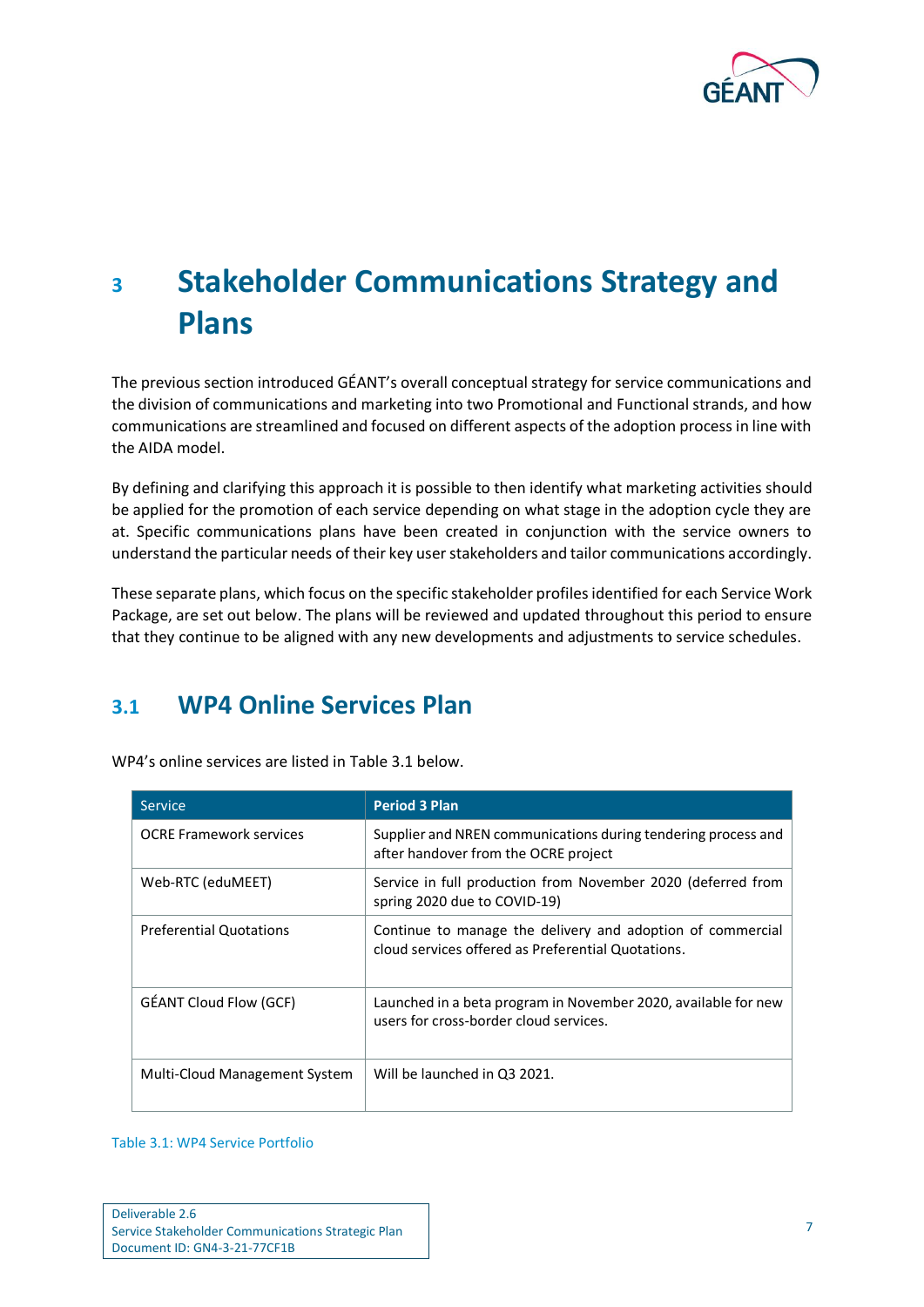

The primary stakeholders for these services are:

#### **NRENs**

- Cloud service delivery managers (CSDMs).
- Decision makers.
- GN4-3 participants.
- Global NRENs as Global Cloud Group.

### GÉANT

- Management.
- Project Management Board.
- Special Interest Groups & Task Forces (SIG-CISS, SIG-MSP, SIG-Marcomms, SIG-TNE, TF-EDU).

## R&E Institutions and Buyer Groups

- Cloud service providers, suppliers and operators.
- Research infrastructures, programs and projects (EGI, EOSC).
- Policy makers (EC, national governments and governmental bodies).

Stakeholder engagement is essential for WP4 for the purposes of:

#### **Outreach**

- Establishing and managing the CSDMs community, securing resources.
- Informing the community of service offerings and benefits, and options for consuming them.
- Stimulating use of GÉANT cloud offers.
- Collaboration on clouds.
- Interaction with economic operators (suppliers, resellers and funding bodies), R&E community (NRENs, institutions, researchers, teachers), GÉANT internal teams.

### Uptake and Usage

- Aggregating demand and requirements (volume of services, legal, national)
- Advice & support on transitioning to the cloud and using the GÉANT cloud portfolio (including GÉANT helpdesk function).
- Getting feedback for case studies as examples for the uptake, helping and making the adoption support more efficient.

### Forecast and Monitoring

- Planning future work.
- Feedback from institutions to suppliers.
- Overview of NRENs cloud services and legal issues.

WP4 has a well-established, standalone marketing function which undertakes a range of activities both in conjunction with WP2 and separately. These are: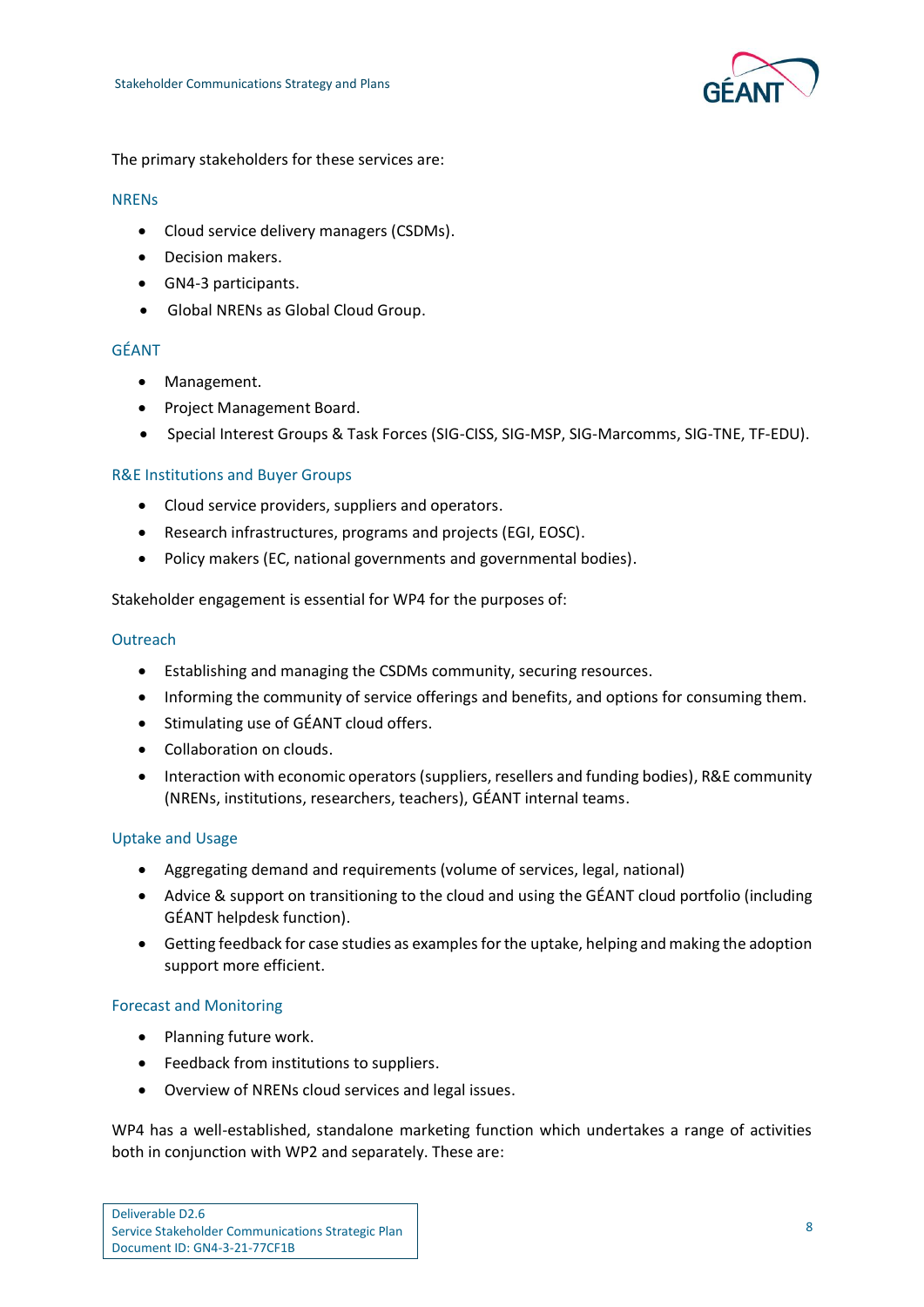

| <b>Activity</b>                                                                                                                                             | <b>Frequency</b>                                                                                | <b>Stakeholders</b>                                                                               | <b>Remarks</b>                                                                                                                                                                                                                                                                                                                                                                                                                                                                                                                    |
|-------------------------------------------------------------------------------------------------------------------------------------------------------------|-------------------------------------------------------------------------------------------------|---------------------------------------------------------------------------------------------------|-----------------------------------------------------------------------------------------------------------------------------------------------------------------------------------------------------------------------------------------------------------------------------------------------------------------------------------------------------------------------------------------------------------------------------------------------------------------------------------------------------------------------------------|
| Cloud<br>Forums<br>(meeting,<br>presentations,<br>discussions)                                                                                              | Bi-weekly                                                                                       | <b>NREN CSDMs</b>                                                                                 | Inform about offerings, discuss<br>processes and issues, record<br>provider presentations with Q&A                                                                                                                                                                                                                                                                                                                                                                                                                                |
| <b>Mailing lists</b>                                                                                                                                        | Daily,<br>weekly                                                                                | NREN CSDMs, WP4 Tasks<br>R&E<br>and<br>teams,<br>institutions                                     | General cloud support for NRENs,<br>GÉANT teams and institutions<br>(clouds@geant.org),<br>mailing<br>lists for CSDMs, WP4 Tasks                                                                                                                                                                                                                                                                                                                                                                                                  |
| cloud<br>Internal<br>environments:<br>GÉANT<br>intranet<br>cloud<br>repository<br>Office365<br>environment<br>GN4-3 WP4<br>wiki<br>WP4<br>joint<br>calendar | Daily                                                                                           | NREN CSDMs, WP4 tasks<br>and teams                                                                | GÉANT<br>cloud<br>document<br>(Framework<br>repository<br>Agreement document packages,<br>preferential quotations, white<br>labelled slides)<br>laaS Framework service matrix<br>(for<br>comparing<br>Framework<br>offerings)<br>Office365 environment for NREN<br><b>CSDMs</b><br>for<br>working<br>on<br>documents and sharing more<br>restricted cloud material GN4-3<br>WP4 wiki and joint Calendar for<br>the WP4 teams (participation at<br>holidays,<br>travels,<br>events,<br>occupancy of the joint VC<br>meeting rooms) |
| Cloud website                                                                                                                                               | Daily,<br>weekly,<br>monthly                                                                    | GÉANT,<br>NRENs,<br>R&E<br>institutions and end users,<br>cloud<br>providers,<br>policy<br>makers | Cloud portfolio, news,<br>tools,<br>guidelines,<br>resources,<br>user<br>stories, case studies, introduction<br>videos,<br><b>NREN</b><br>vendor<br>and<br>newsletter<br>contacts,<br>subscription, infosheets, posters,<br>presentations                                                                                                                                                                                                                                                                                         |
| Articles (CONNECT<br>magazine, etc.)                                                                                                                        | Quarterly<br>Major<br>for<br>updates,<br>Ad<br>hoc<br>news<br>updates<br>throughout<br>the year | GÉANT,<br>R&E<br>NRENs,<br>institutions and end users,<br>cloud<br>providers,<br>policy<br>makers | Informing, showing, highlighting                                                                                                                                                                                                                                                                                                                                                                                                                                                                                                  |
| SIG & TF and other<br>community<br>group<br>meetings                                                                                                        | $1 - 3$<br>per<br>year<br>per<br>SIG/TF                                                         | NRENs (in Europe<br>and<br>globally), GÉANT                                                       | feedback,<br>Gather<br>review<br>of<br>documents, advertise services,<br>discuss, etc.                                                                                                                                                                                                                                                                                                                                                                                                                                            |
| WP4 meetings (Task<br>Leaders,<br>Tasks,<br>Contract<br>Management Policy<br>Authority, etc.)                                                               | WP4<br>all<br>hands<br>2<br>every<br>years;<br>Other<br>meetings -                              | GN4-3 WP4 participants                                                                            | Get feedback, work on and<br>the<br>documents<br>review<br>&<br>processes, advertise<br>services,<br>discuss issues. Both F2F and<br>virtual meetings                                                                                                                                                                                                                                                                                                                                                                             |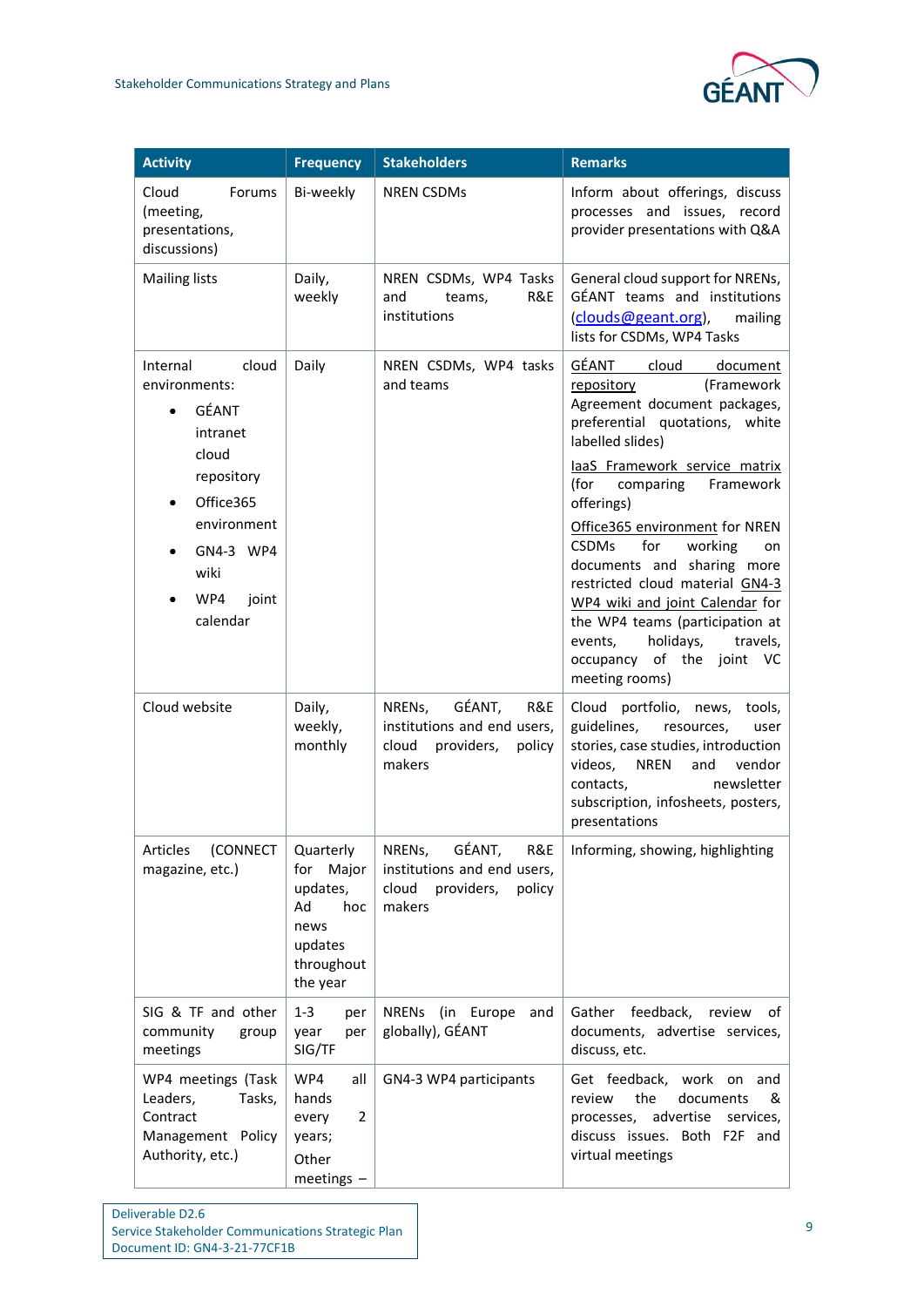

| <b>Activity</b>                                                        | <b>Frequency</b>                                                                                                | <b>Stakeholders</b>                                                                                                            | <b>Remarks</b>                                                                                                                                                                                                                                    |
|------------------------------------------------------------------------|-----------------------------------------------------------------------------------------------------------------|--------------------------------------------------------------------------------------------------------------------------------|---------------------------------------------------------------------------------------------------------------------------------------------------------------------------------------------------------------------------------------------------|
|                                                                        | monthly or<br>bi-monthly                                                                                        |                                                                                                                                |                                                                                                                                                                                                                                                   |
| Trainings<br>and<br>workshops                                          | GÉANT<br>trainings<br>for NRENs<br>- once a<br>year;<br>National<br>trainings<br>with<br>providers<br>on demand | R & E<br>NREN CSDMs,<br>institutions                                                                                           | Get feedback, show, inform both<br>publicly and internally in GN4-3<br>and internally among GÉANT SIGs<br>and teams. Also in collaboration<br>with providers.                                                                                     |
| <b>TNC</b>                                                             | Once<br>a<br>year                                                                                               | GÉANT,<br>R&E<br>NRENs,<br>institutions and end users,<br>cloud<br>providers,<br>policy<br>makers                              | Cloud presentations, workshops,<br>sessions,<br>demos,<br>posters,<br>meetings (incl. Global Clouds),<br>cloud cafe                                                                                                                               |
| GN4-3 Symposium                                                        | Every<br>2<br>years                                                                                             | <b>NREN</b><br>decision<br>maker,<br>GN4-3 participants, GÉANT<br><b>NREN</b><br>management,<br>management<br>and<br>employees | Get feedback, show the work,<br>advertise the services, etc.                                                                                                                                                                                      |
| Papers and talks at<br>national<br>and<br>international<br>conferences | $4 - 5$<br>per<br>year                                                                                          | NRENs, R&E institutions,<br>end users, policy makers                                                                           | Get feedback,<br>advertise<br>the<br>GÉANT clouds<br>portfolio<br>and<br>offerings, collaboration                                                                                                                                                 |
| Recorded webinars<br>and infoshares                                    | $3 - 4$<br>per<br>year                                                                                          | GÉANT,<br>R&E<br>NRENs,<br>institutions and end users,<br>policy makers                                                        | Inform the NRENs and public<br>about<br>the<br>possibilities<br>and<br>processes of GÉANT clouds and of<br>cloud providers available through<br>GÉANT. Both publicly available<br>recordings and with restricted<br>access to more sensitive data |
| <b>OCRE</b><br>Supplier<br>Communications                              | As required                                                                                                     | All target groups                                                                                                              | Webinars, Training Sessions, Case<br>Studies, Promotional Support.                                                                                                                                                                                |
| Periodical reporting                                                   | Monthly,<br>quarterly,<br>annually                                                                              | GÉANT<br>management,<br><b>NREN</b> management                                                                                 | Inform about WP4 work, justify<br>investments,<br>monthly vendor<br>about<br>the<br>laaS<br>reports<br>Framework<br>consumption<br>for<br><b>NRENs</b>                                                                                            |
| Cloud Newsletter                                                       | 2 per year                                                                                                      | GÉANT,<br>R&E<br>NRENs,<br>institutions and end users,<br>cloud<br>providers,<br>policy<br>makers                              | Inform<br>about any important<br>activities<br>events,<br>and<br>developments taking place in the<br>cloud community.                                                                                                                             |

<span id="page-12-0"></span>Table 3.2: WP4 stakeholder engagement plan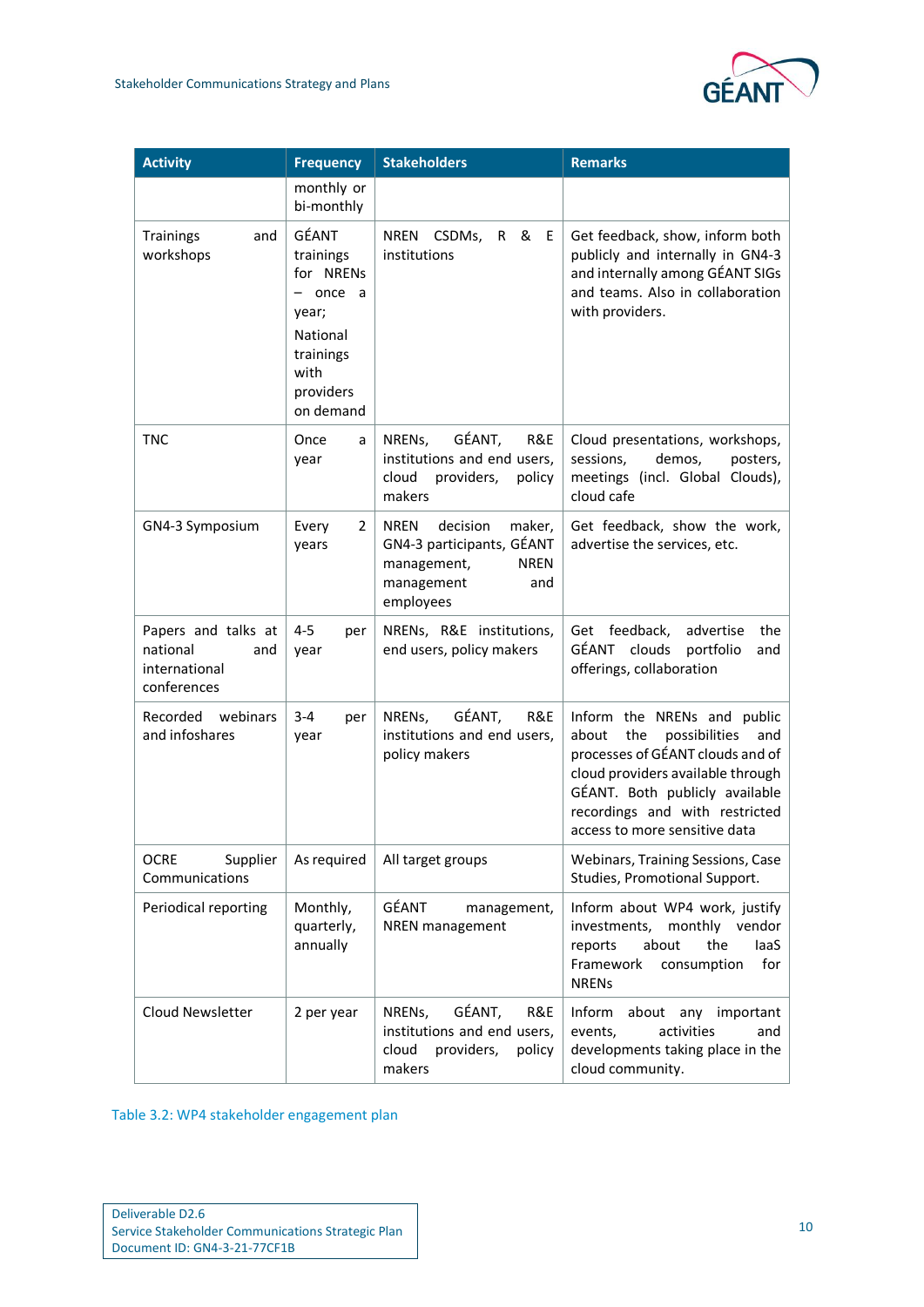

## <span id="page-13-0"></span>**3.1.1 Marketing Activities Summary**

## **Tactical**

The redesign of the clouds website (using the new Herald Theme WordPress environment) was completed in Period 2. This site will progressively become the core source for new marketing and support materials for Cloud Services. The deferment of the clouds website design has enabled WP2 to gain additional experience with the new infrastructure on smaller service websites which will improve the ability to rapidly update and manage the clouds site.

The success of eduMEET during the early stages of the COVID-19 pandemic indicates high levels of demand for the service, which will therefore require additional marketing support in Period 3.

Training activities targeted primarily at technical audiences, including technical webinars, will be undertaken alongside the WP4 team.

## **Strategic**

As a result of the publication of the results of the Open Clouds for Research Environments (OCRE) project, a range of awareness-raising activities are planned with the other project partners to ensure user stakeholders are participating in the tender process.

## **OCRE**

The Open Clouds for Research Environments project (OCRE), aims to accelerate cloud adoption in the European research community, by bringing together cloud providers, Earth Observation (EO) organisations and the research and education community, through ready-to-use service agreements and with €9.5 million in adoption funding.

OCRE, which was launched in January 2019, will address this by running a pan-European tender and establishing framework agreements with cloud service providers that meet the specific requirements of the research community, saving institutions the time-consuming and complex process of doing this themselves.

Although OCRE is a separate project, GÉANT is a consortium member of OCRE and is using its experience gained during the IaaS Framework Tender process to support this activity. The results of the OCRE project will therefore colour the cloud service aspects of WP4 and the required marketing activities.

Trust-IT services are the primary partner providing marketing support to OCRE and so GÉANT WP2 and WP4 will be supporting them in the delivery of marketing materials. In particular the supplier relationships developed through the IaaS Framework and TNC sponsorships will play a key role in this support.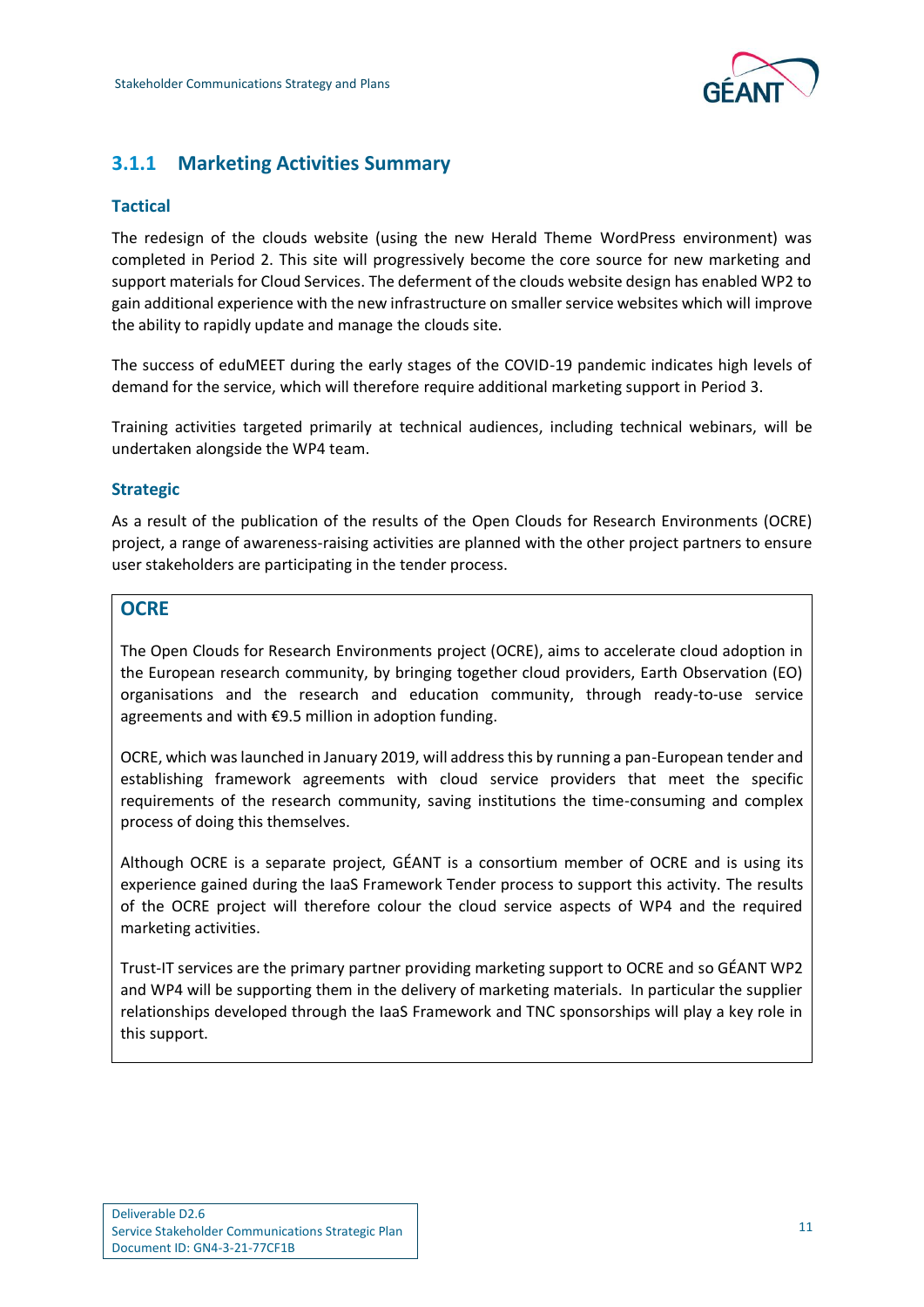

## <span id="page-14-0"></span>**3.2 WP5 Trust and Identity Plan**

The services in WP5's portfolio together with anticipated Period developments and marketing requirements are listed in [Table 3.3.](#page-14-1)

| <b>Service</b> | <b>Task</b> | <b>Period 3 Plan</b>                                                                                                                                  |
|----------------|-------------|-------------------------------------------------------------------------------------------------------------------------------------------------------|
| eduGAIN        | Task 1      | Refresh website and promotional<br>materials                                                                                                          |
| eduroam        | Task 1      | The eduroam team will be finalising a<br>number of developments for which a<br>promotional campaign could be run.<br>These developments include:      |
|                |             | • Running eduroam audits for NROs                                                                                                                     |
|                |             | • Develop the relationship with the<br>OpenRoaming service and agree<br>joint activities                                                              |
|                |             | • Managed eduroam SP pilot                                                                                                                            |
|                |             | • New eduroam policy                                                                                                                                  |
|                |             | · Managed eduroam IdP service<br>needs new round of promotional<br>activities aligned with planned<br>updates.                                        |
| eduTEAMS       | Task 1      | Assist with graphic design (logos,<br>icons)                                                                                                          |
|                |             | Coordinate the publication of news<br>stories related to eduTEAMS                                                                                     |
|                |             | Assist with informational / technical<br>videos (e.g., screencasts, narration)                                                                        |
| InAcademia     | Task 1      | Refresh brand and visuals (including<br>campaign planning)                                                                                            |
|                |             | Localise marketing collateral for each<br>'live' country, including translating<br>video into local languages (either<br>subtitles or new voiceovers) |
|                |             | Template marketing collateral for<br>future in-country promotions                                                                                     |
|                |             | Establish social media budget                                                                                                                         |
|                |             | Establish budget for brand refresh<br>(including web redesign)                                                                                        |
|                |             | Determine required activities                                                                                                                         |
|                |             | Undertake marketing activities agreed<br>with product owners                                                                                          |
|                |             |                                                                                                                                                       |

<span id="page-14-1"></span>Table 3.3: WP5 Service Portfolio

| Deliverable D2.6                                  |
|---------------------------------------------------|
| Service Stakeholder Communications Strategic Plan |
| Document ID: GN4-3-21-77CF1B                      |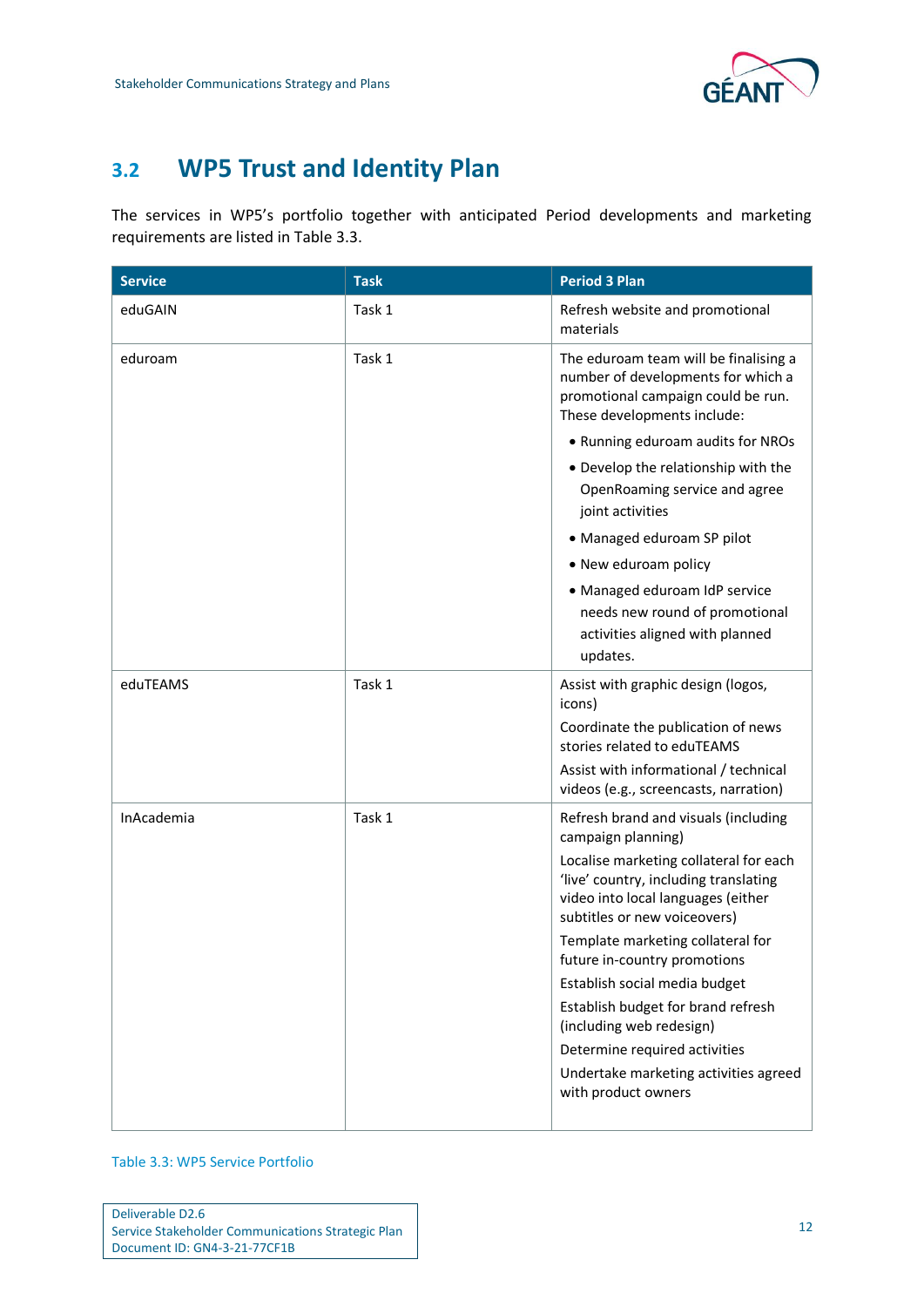

The primary stakeholders for WP5's T&I services are NRENs and Institutions, while their secondary stakeholders are end users.

Promotional activities are expected to take place around developments in particular for the eduGAIN, eduroam, InAcademia and eduTEAMS services, as follows:

- eduGAIN developments will be focused around supporting services (F-ticks, central security function) and supporting continued outreach – particularly towards emerging Identity Federations.
- eduroam developments will be the principal promotional activity in Period 3. Cross-promotion of eduVPN and WiFiMon will also take place.
- InAcademia was launched in Period 1.
	- Period 2 and 3 activities are focusing on identity federation adoption and service provider recruitment. Promotional activities that were scoped in Period 2 are also planned to be completed in Period 3.
- eduTEAMS adoption greatly increased during Period 2 with many research infrastructures using eduTEAMS to build their community AAI. Specific communication will be required to promote the achievements of the service.

## <span id="page-15-0"></span>**3.2.1 Marketing Activities Summary**

Based on the above service requirements, a range of activities will be carried out based on the service implementation plans and schedules. These can include:

### **Videos**

Following the success of the eduroam promotional video [\[eduroam\\_vid\]](#page-23-3) from Period 1, which has been adopted by a number of NRENs and translated and subtitled into 8 languages and the InAcademia video which was developed in Period 2, the strategic plan for Period 3 will be to create similar videos for other services to support their adoption by NRENs.

Longer form informational/educational videos may need to be produced, including How and What information, for a range of services, including a revised eduGAIN video.

The intended audience for these videos will be primarily the technical decision-makers of NRENs and Institutions.

As these are educational videos with highly technical content and language and a need for accuracy, the initial content is likely to be generated by the work package and then formatted and produced by WP2 T2.

## **Other Tactical Materials**

Two types of marketing materials are needed to support the two different targeted audience types: end-users (students and researchers) and technical teams within the NRENs and Institutions.

For end users, these materials include primarily awareness-raising content in local languages with NREN co-branding. Therefore, in-country production will be undertaken with core designs being created by Work Package 2 for NREN customisation and production.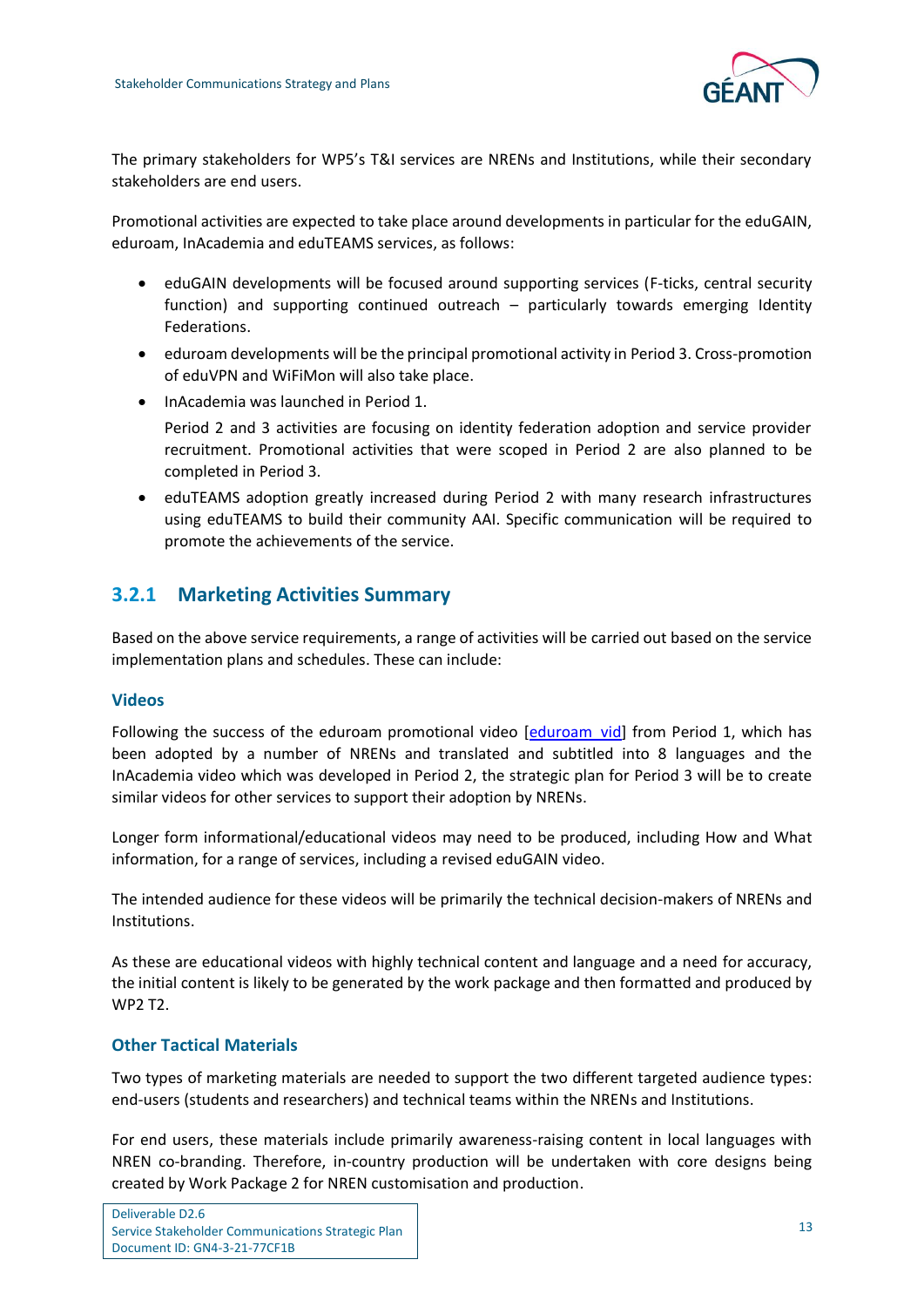



 $\overline{a}$ 

## What does @eduroam stand for? edu-cation roam-ing.

The secure Wi-Fi roaming service for academia. bit.ly/2C4UplH





### <span id="page-16-0"></span>Figure 3.1: Example of NREN Informational materials based on WP2 T2 content.

For technical audiences the material will be largely "educational/informative" in nature, often taking the form of Posters/Infographics which are focused on the IT departments within NRENs as well as Institutions. Again, these will be centrally designed with options for in-country customisation – usually focused on country-specific calls-to-action.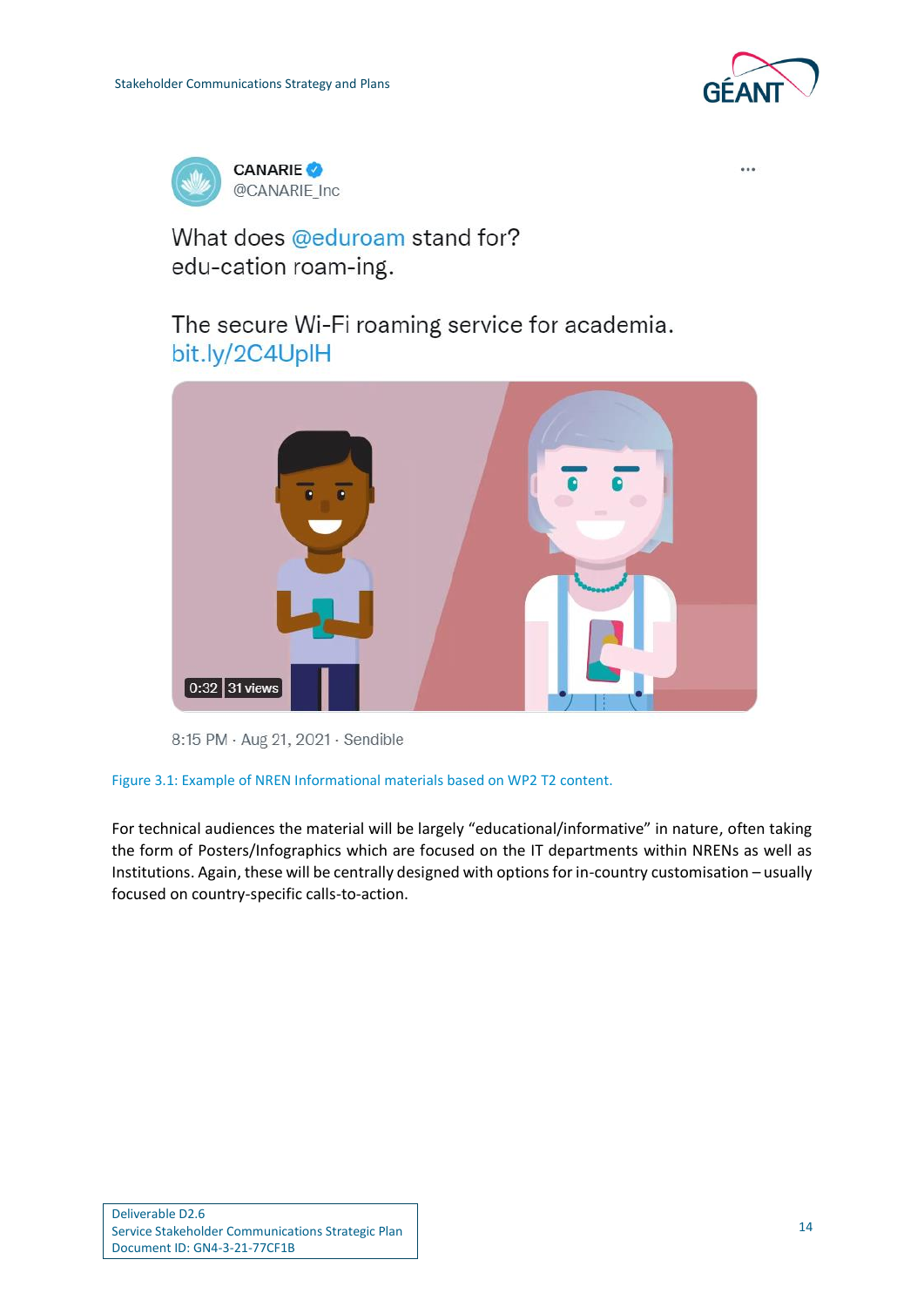



<span id="page-17-0"></span>Figure 3.2: Example informational poster (eduGAIN April 2021)

## **Websites**

The main geant.org website will be redeveloped in Period 3 to include the provision of updated service content encompassing the full range of R&E AAI service activities undertaken by GÉANT and partners. The eduGAIN site will be revamped in P3 to reflect the new branding of service websites as typified by eduroam and eduVPN.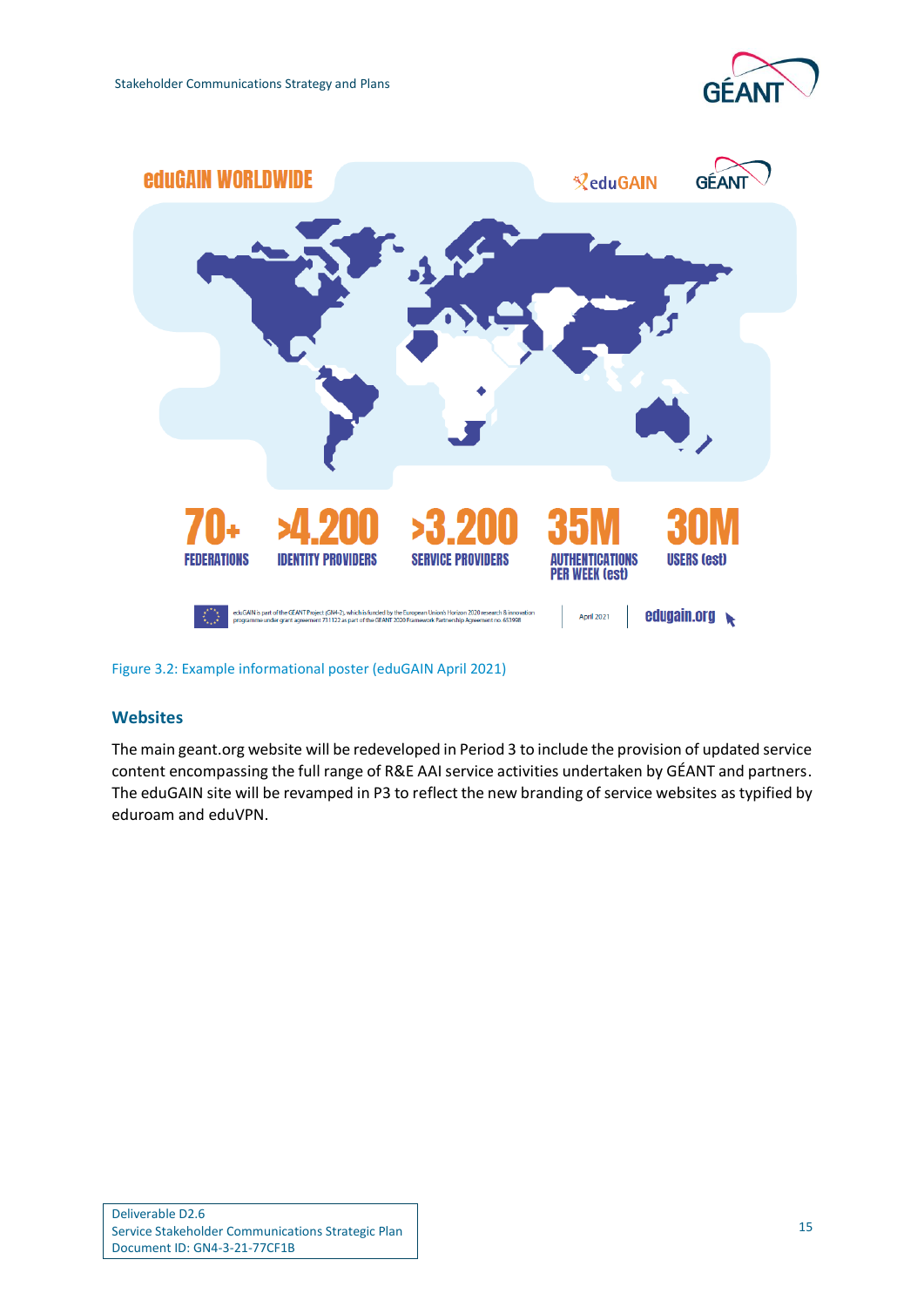

## <span id="page-18-0"></span>**3.3 WP6/WP7 Connectivity Services Plan**

Connectivity services, as managed and developed under Work Packages 6 and 7 are principally focused on NREN partners/stakeholders and as such require largely functional marketing and communication of new developments and enhancements. Therefore, these services offer reduced scope for outbound Impact Marketing or demand generation.

However, some services, in particular perfSONAR, NMaaS and WiFiMon, are of direct utility to the end institutions served by the NRENs, and thus benefit from such marketing.

| <b>Service</b>                            | <b>Work Package</b> | <b>Period 3 Plan</b>                                                                                             |  |
|-------------------------------------------|---------------------|------------------------------------------------------------------------------------------------------------------|--|
| <b>GÉANT IP</b>                           | WP7                 |                                                                                                                  |  |
| <b>GÉANT Plus</b>                         | WP7                 | Content will need to be updated<br>and revised following 4-3N rollout                                            |  |
| GÉANT Lambda                              | WP7                 |                                                                                                                  |  |
| GÉANT Open                                | WP7                 | No changes planned                                                                                               |  |
| <b>GÉANT Connection Service</b>           | WP7                 | Launch Q 3-4 2022                                                                                                |  |
| <b>MDVPN</b>                              | WP7                 | Ending of Proxy service feature.<br>Internal NREN comms only.                                                    |  |
| L3VPN                                     | WP7                 | Stable - no changes                                                                                              |  |
| <b>Spectrum Sharing Services</b>          | WP7                 | To be trialled - News<br>announcement support needed                                                             |  |
| perfSONAR                                 | WP <sub>6</sub>     | Continued support and<br>improvements                                                                            |  |
| perfSONAR Consultancy and<br>Expertise    | WP <sub>6</sub>     | Continued support                                                                                                |  |
| PMP (Performance Measurement<br>Platform) | WP <sub>6</sub>     | Ongoing maintenance and<br>support with updates to the<br>supporting software and potential<br>hardware upgrades |  |
| <b>NMaaS</b>                              | WP <sub>6</sub>     | Continued support and<br>improvements                                                                            |  |
| WiFiMon                                   | WP <sub>6</sub>     | Continued support and<br>improvements                                                                            |  |

GÉANT's connectivity services are listed in [Table 3.4](#page-18-2) below.

<span id="page-18-2"></span>Table 3.4: WPs 6/7 Service Portfolio

## <span id="page-18-1"></span>**3.3.1 Marketing Activities Summary**

Until new services are implemented via GN4-3N, marketing activity for connectivity services will focus on the new [network.geant.org](file:///C:/Users/karl/AppData/Local/Microsoft/Windows/INetCache/Content.Outlook/DU0MANQJ/network.geant.org) site which will progressively include updated connectivity service information in addition to technology and project information.

| Deliverable D2.6                                  |
|---------------------------------------------------|
| Service Stakeholder Communications Strategic Plan |
| Document ID: GN4-3-21-77CF1B                      |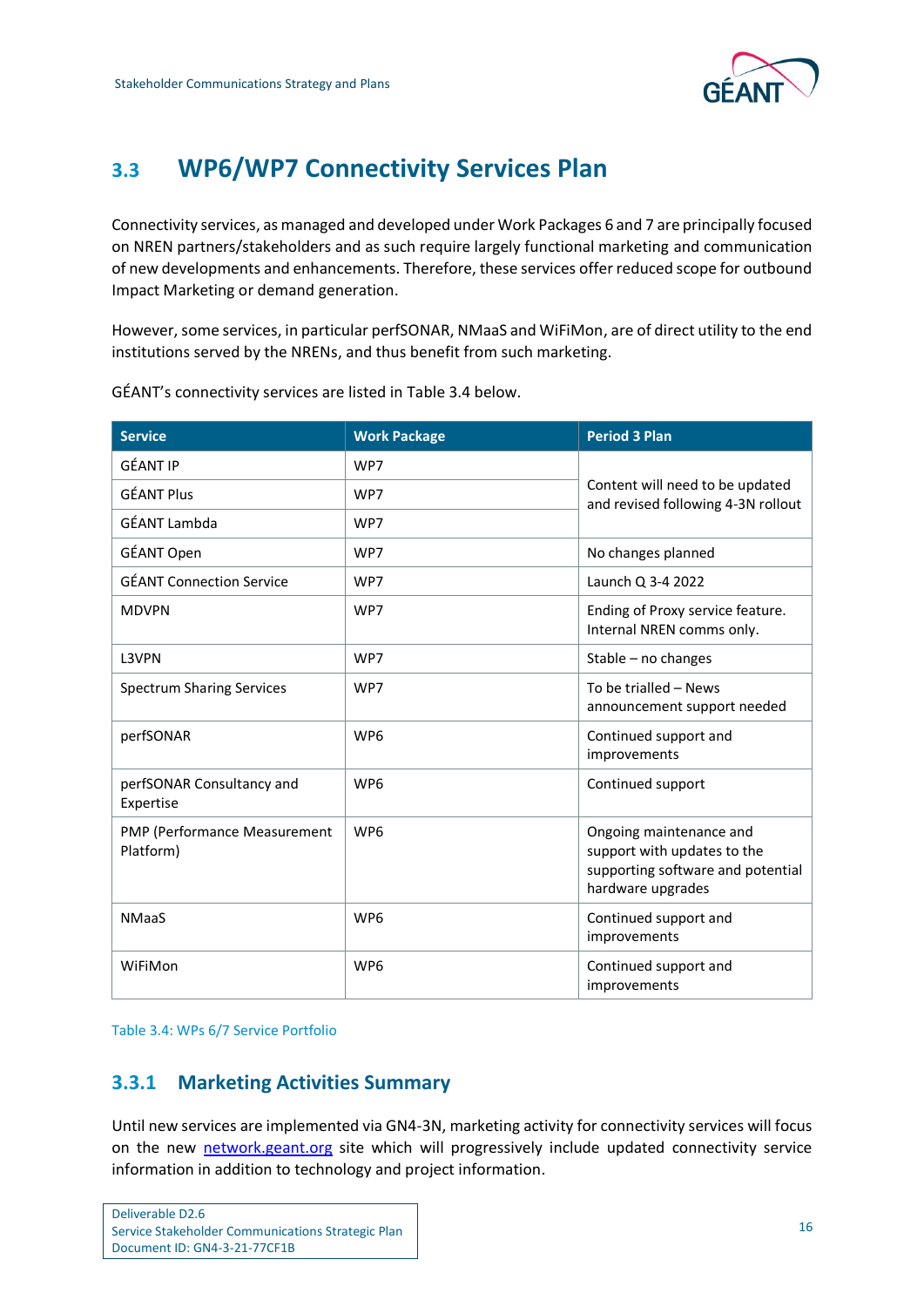

### **NmaaS (Network Management as a Service)**

NMaaS is now a mature service therefore NMaaS promotion will now be focused supporting service uptake in institutions and larger projects that require network management facilities to support their infrastructure. This will require a new marketing strategy to directly address these stakeholders.

### **perfSONAR**

perfSONAR is the international collaboration developing the perfSONAR software. Marketing activities for this service will continue in conjunction with the international development teams.

## **perfSONAR Consultancy and Expertise (C&E)**

This activity supports user groups with expert advice on the implementation and use of perfSONAR in four key areas:

- Help to ensure that design measurement architectures and infrastructures based on perfSONAR fit the performance monitoring and measurement needs of the requesting party.
- Specific training on perfSONAR deployment, usage and best practices.
- Extra support to deploy and operate perfSONAR, provided by GÉANT and the NRENs as requested.
- Maintenance and operation of a set of perfSONAR services useful to the global perfSONAR community and GÉANT area perfSONAR users in particular.

#### **Performance Measurement Platform**

The Performance Measurement Platform (PMP) enables NREN and Universities operations teams to gain an understanding of perfSONAR's functionalities, and at the same time provides an infrastructure to assess the performance of the GÉANT backbone as seen by its users. PMP consists of:

- Low-cost hardware nodes with pre-installed perfSONAR software that are deployed in GÉANT collaborating organisations (largely NRENs) in Europe and beyond.
- Central components including a central Measurement Archive (MA) and a Dashboard.

PMP marketing will be focused on supporting the roll-out of this service more widely as the footprint expands. This marketing will be focused on technical materials and support.

#### **WiFiMon**

As the newest service in the WP6 portfolio, there will be a strong focus on promoting WiFiMon's availability to the potential user community. As with NMaaS, the WiFiMon service is targeted at institutions, to assist them in their delivery of Wi-Fi services on campus. Therefore this tool will require a new marketing strategy to directly address these stakeholders. WiFiMon provides a means by which the user experience of eduroam-enabled Wi-Fi networks can be measured.

The potential user community is a close match with eduroam provider institutions therefore the web and social media coverage for that group will be leveraged to enhance and target awareness of WiFiMon.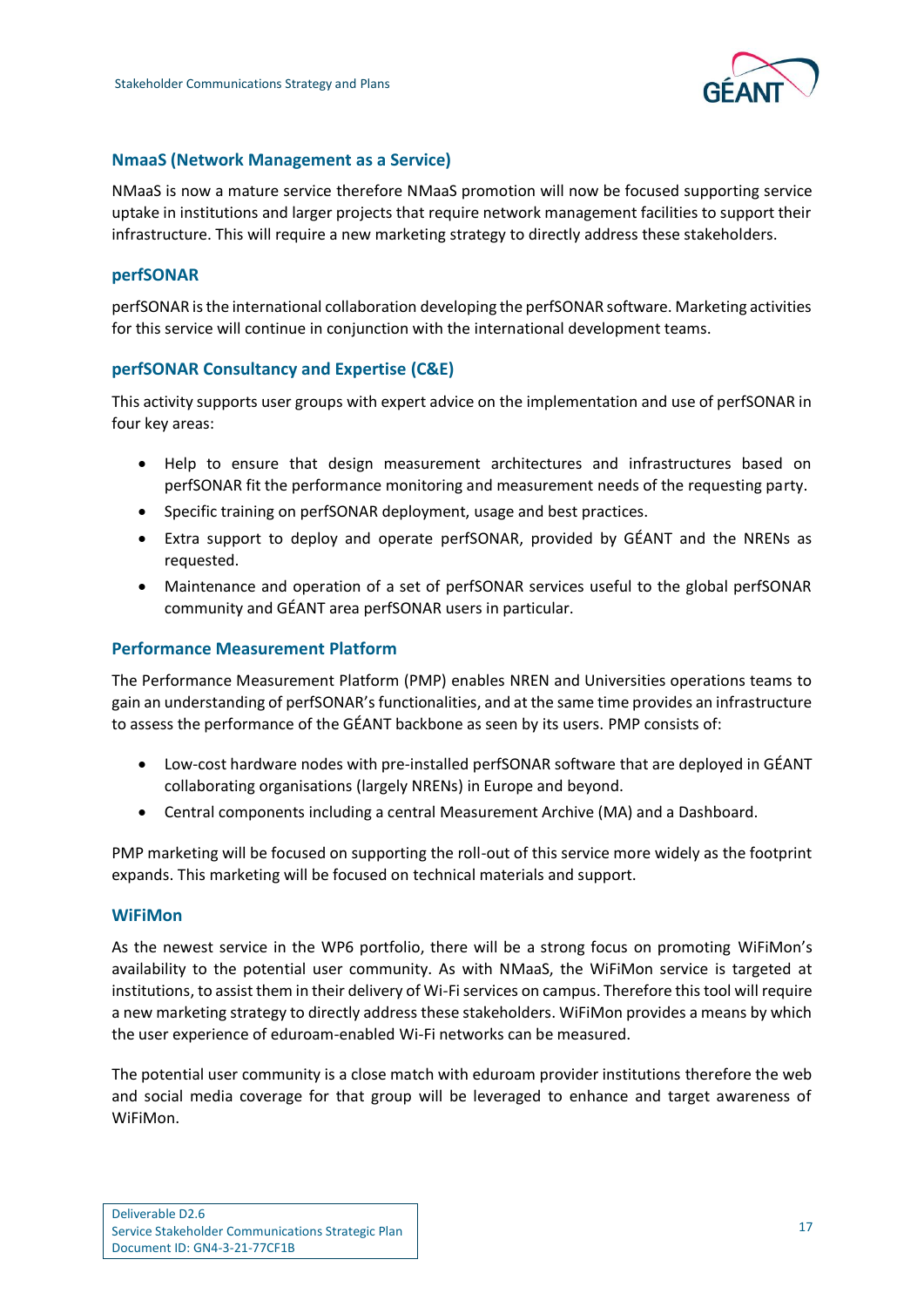

## <span id="page-20-0"></span>**3.4 WP8 Security**

Work Package 8 is a new WP within GN4-3 and collates individual security-related activities that were previously distributed across Service Activities (SAs) in previous iterations of the GÉANT project.

The primary stakeholders for these services are technical NREN security and network management teams. However, two activities (eduVPN and the 2021 Cybersecurity Month) have an additional secondary focus on end users. Key WP8 Activities are listed in [Table 3.5](#page-20-2) below.

| <b>WP8 Activities</b>                 |
|---------------------------------------|
| SOC                                   |
| Security Baseline                     |
| DDoS Vulnerability Management         |
| Crisis Management Workshops (CLAW)    |
| <b>Training and Awareness</b>         |
| <b>Business Continuity Management</b> |
| eduVPN                                |

#### <span id="page-20-2"></span>Table 3.5: WP8 Service Portfolio

In addition, there will be a general requirement to expand outreach and promotion of the range of WP8 activities and services to the end-user communities.

## <span id="page-20-1"></span>**3.4.1 Marketing Activities Summary**

The following activities are planned for Period 3:

### **Cybersecurity Month 2021 (October) and October 2022**

This is a tactical marketing activity with stakeholders that include both technical teams and end users. The activity will include the publishing of security-focused blog posts (aimed at the primary stakeholder audience comprised of institutional users and other NRENs) to share best practice and the use of social media (particularly the @eduroam accounts) to demonstrate the security features of eduroam and eduGAIN. This will be a continuation of the work carried out in 2019 and 2020, learning from the experiences of those campaigns. There will be an extension to include regular outreach to NREN marcomms teams to provide localised customisation of the content for national audiences.

### **security.geant.org website**

The activities of WP8 form a substantial resource for NRENs and Institutions. As such, a separate enduser facing website is an appropriate approach to promote and disseminate these resources. The development of this website will therefore be a primary and early deliverable within Period 3. Early development work has commenced and it is anticipated that the site will be available by October 2021.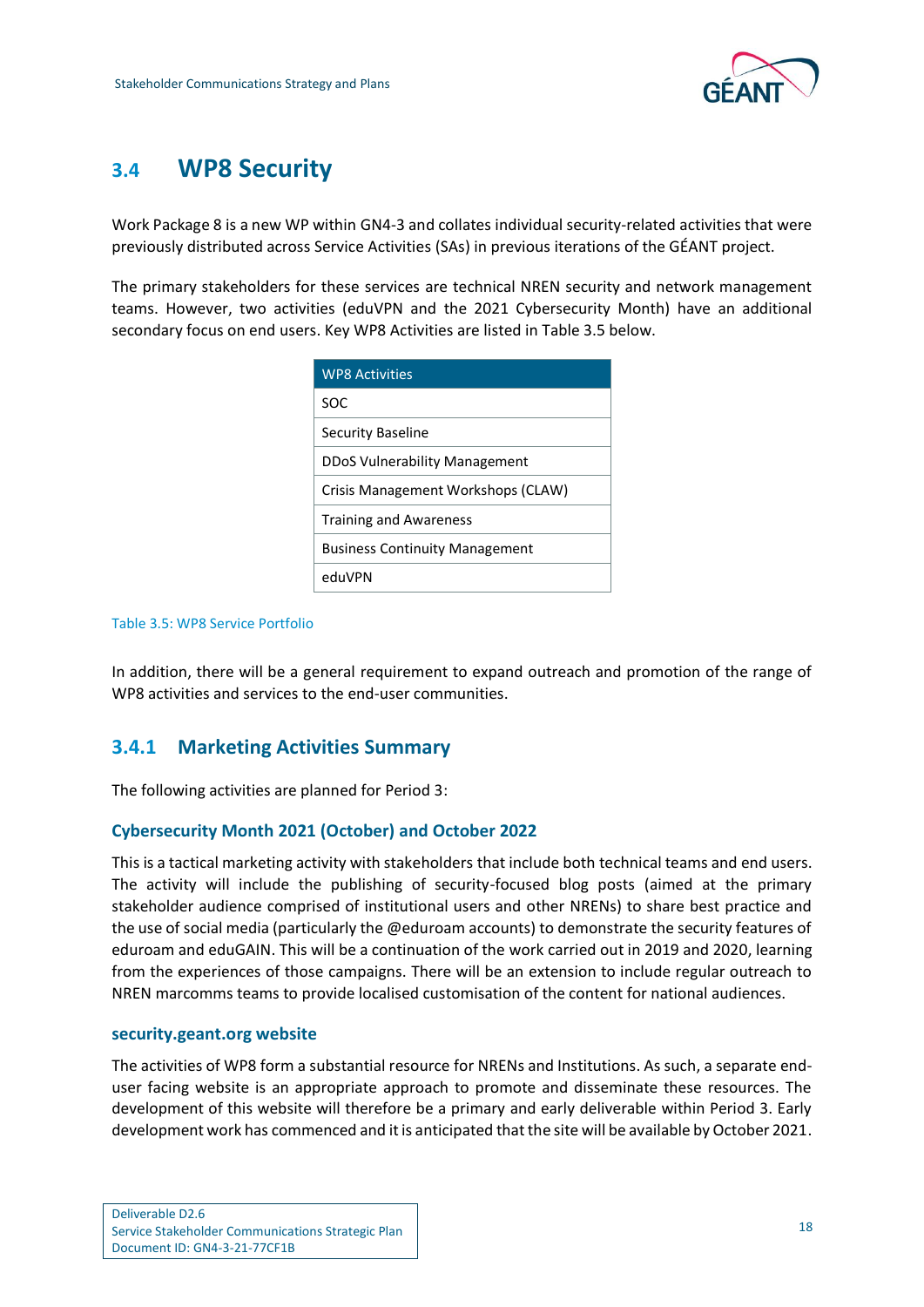

## **Crisis Management Workshops (CLAW) November 2021 and dates to be confirmed in 2022**

These workshops are a regular activity to support NRENs in the management of security and related incidents and to ensure responses to these events are coordinated across the organisation. Promotion of these workshops to maximise attendance is the primary role of WP2 T2.

### **Security Day 2022**

In addition to the CyberSecurity Month (which is a pan-industry activity), NREN and R&E specific outreach and support will be provided in the form of Security Day communication activities. These will be defined in Q4 of 2021.

### **Infoshares and Workshops**

As services are developed and released, infoshares and workshops will be held to support their launch. These will be formatted in conjunction with WP8 staff and timings will be dependent on launch schedules and resource availability.

#### **eduVPN**

eduVPN has been identified as the network service that will require the most marketing activity in Period 3. This will focus on marketing Awareness Activities and promotion to NRENs. A detailed marketing plan for eduVPN will be produced in conjunction with the eduVPN product team and will be appended to this overall plan once it has been finalised.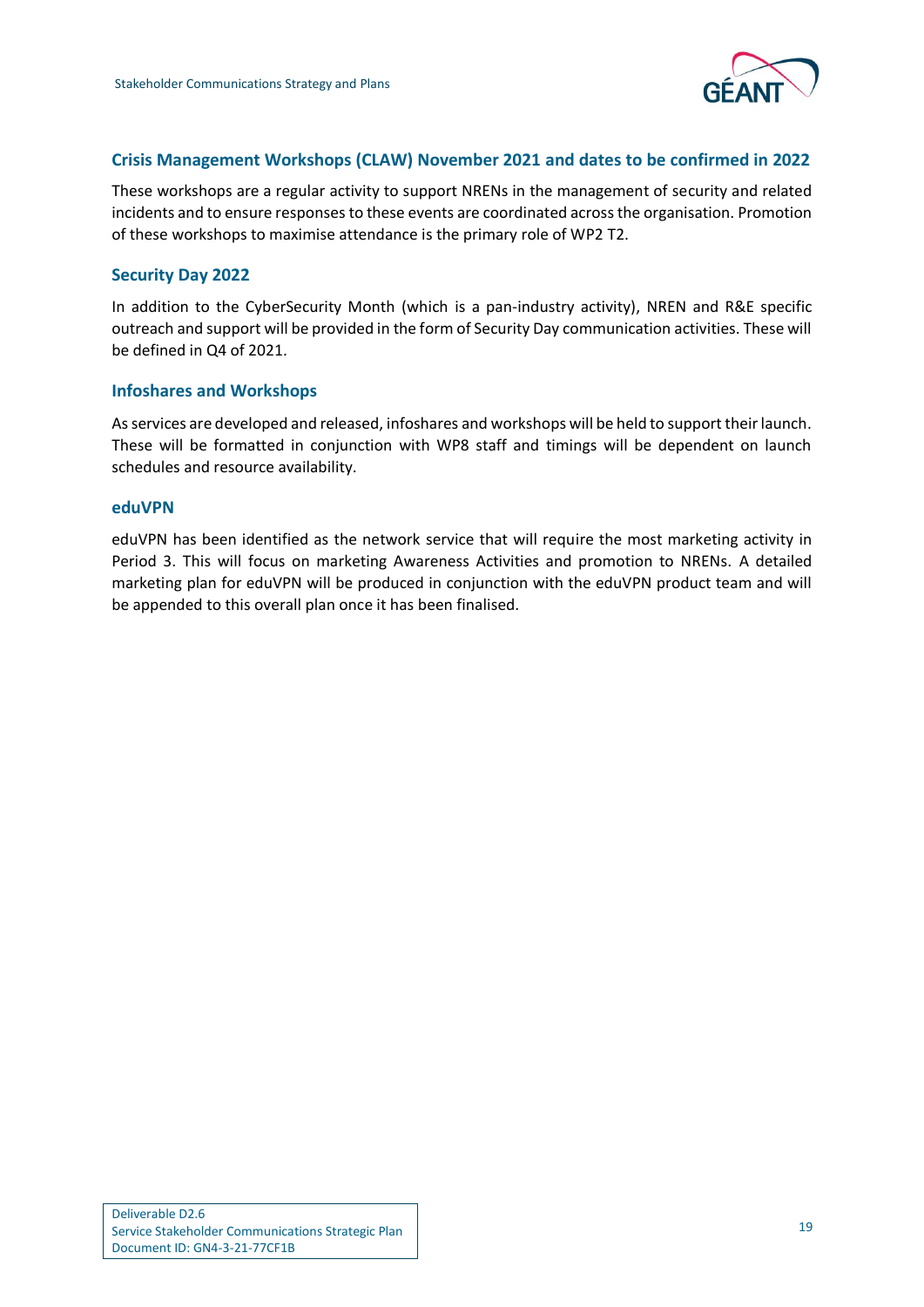

# <span id="page-22-0"></span>**<sup>4</sup> Conclusions**

All services within the GN4-3 Service Portfolio have differing communications requirements, and as such a single communications strategy is unlikely to be suitable for all these needs.

Service marketing should provide two distinct types of information:

- Promotional raising awareness of a service, whether of a new/planned service or to new user groups.
- Functional Providing the adopters of the service with the required information to enable them to select a service and/or implement and support it post-adoption.

By identifying different stakeholders' communications needs, it is possible to closely tailor marketing activities to the requirements of each family of services and ultimately each individual service.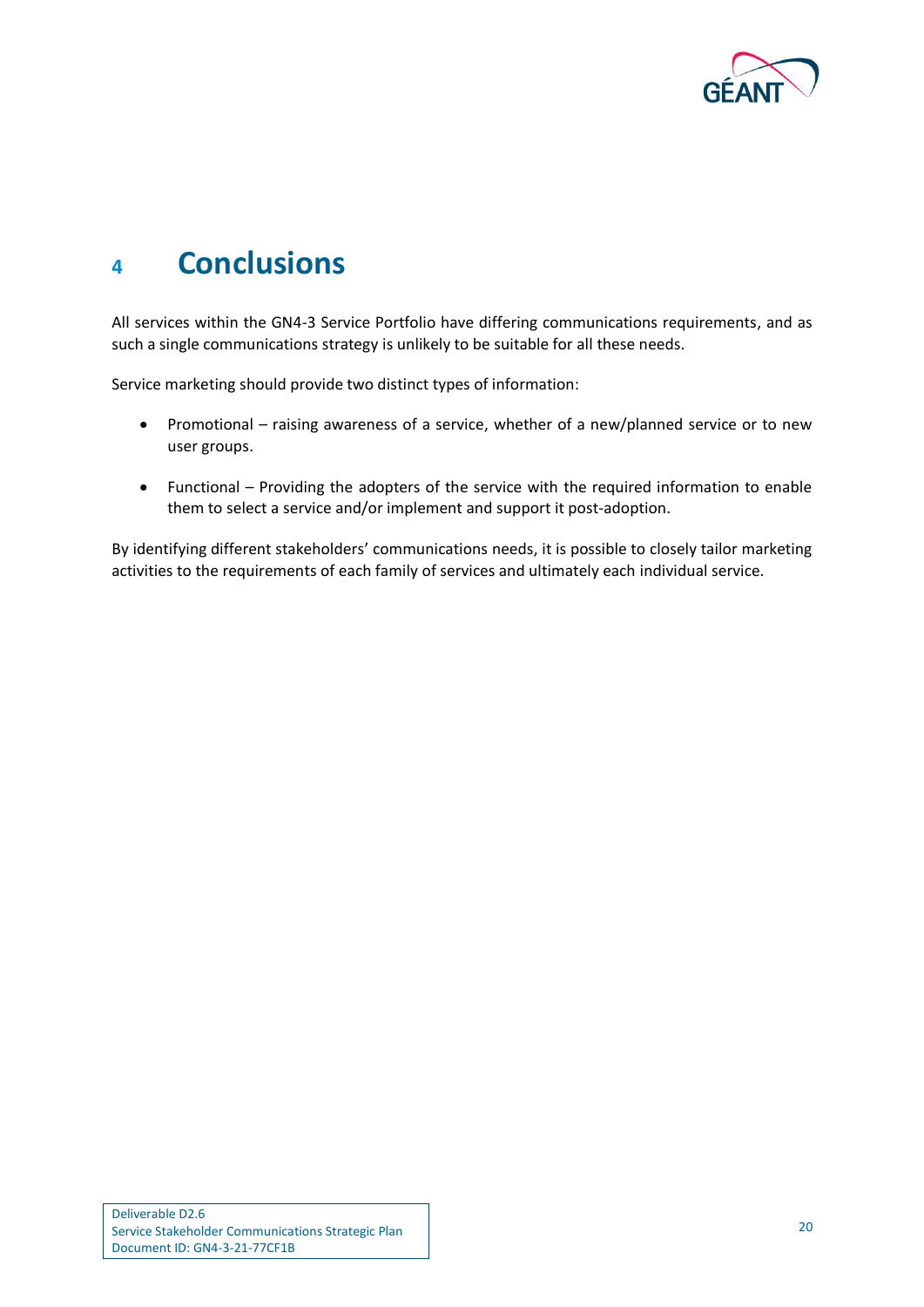

# <span id="page-23-0"></span>**References**

<span id="page-23-3"></span><span id="page-23-2"></span>

| $[D2.2]$      | https://www.geant.org/Projects/GEANT Project GN4-                                        |
|---------------|------------------------------------------------------------------------------------------|
|               | 3/GN43 deliverables/D2-2 Service-Stakeholder-Communications-                             |
|               | Strategic-Plan.pdf                                                                       |
| [eduroam_vid] | https://www.youtube.com/watch?v=OkpQAmVBaGs                                              |
|               | [Goldfish_Infographic] https://blog.hubspot.com/marketing/human-attention-span-decreased |
|               |                                                                                          |

# <span id="page-23-1"></span>**Glossary**

| <b>AIDA</b>                                                                         | Awareness, Interest, Desire, Action                                                                                                                                                                                                                                             |  |
|-------------------------------------------------------------------------------------|---------------------------------------------------------------------------------------------------------------------------------------------------------------------------------------------------------------------------------------------------------------------------------|--|
| AAI                                                                                 | Authentication and Authorisation Infrastructure                                                                                                                                                                                                                                 |  |
| <b>AARC</b>                                                                         | Authentication and Authorisation for Research and Collaboration                                                                                                                                                                                                                 |  |
| <b>C&amp;E</b>                                                                      | <b>Consultancy and Expertise</b>                                                                                                                                                                                                                                                |  |
| <b>CAT</b>                                                                          | Configuration Assistant Tool (eduroam)                                                                                                                                                                                                                                          |  |
| <b>CSDM</b>                                                                         | Cloud service delivery manager                                                                                                                                                                                                                                                  |  |
| <b>DDoS</b>                                                                         | <b>Distributed Denial of Service</b>                                                                                                                                                                                                                                            |  |
| eduGAIN                                                                             | A service that enables the trustworthy exchange of information related to identity,<br>authentication and authorisation between the GÉANT Partners' federations.                                                                                                                |  |
| eduMEET                                                                             | A Video Conferencing service developed for the Research and Education community                                                                                                                                                                                                 |  |
| eduPKI                                                                              | A service that provides Public Key Infrastructure (PKI) certificates for GN3 services.<br>This ensures that the communication between the servers and users of the services<br>is secure and reliable                                                                           |  |
| eduroam                                                                             | A global service that provides secure roaming connectivity                                                                                                                                                                                                                      |  |
| eduTEAMS                                                                            | A platform providing turn-key solutions for creating and managing Community AAIs<br>following the AARC Blueprint Architecture                                                                                                                                                   |  |
| eduVPN                                                                              | A VPN service provided for the international research and education community                                                                                                                                                                                                   |  |
| <b>EOSC</b>                                                                         | European Open Science Cloud                                                                                                                                                                                                                                                     |  |
| FaaS                                                                                | <b>Federation as a Service</b>                                                                                                                                                                                                                                                  |  |
| GCS                                                                                 | GÉANT Connection Service – a service enabling automated provisioning and resource<br>reservation through configuration of fully transparent Ethernet circuits over the<br>GÉANT network using a set of tools (OpenNSA) based on the Network Service Interface<br>(NSI) protocol |  |
| <b>GÉANT IP</b>                                                                     | Connectivity service providing general-purpose IP (Internet Protocol) transit                                                                                                                                                                                                   |  |
|                                                                                     | between participating NRENs and other approved research and education partners                                                                                                                                                                                                  |  |
|                                                                                     | and providers, ensuring high-bandwidth, international Internet connectivity for over                                                                                                                                                                                            |  |
|                                                                                     | 50 million academic users                                                                                                                                                                                                                                                       |  |
| GÉANT LambdaConnectivity service providing dedicated, transparent 10Gbps or 100Gbps |                                                                                                                                                                                                                                                                                 |  |
|                                                                                     | wavelengths between any two GÉANT PoPs especially serving users with extreme                                                                                                                                                                                                    |  |
|                                                                                     | networking demands, for example large-scale research projects                                                                                                                                                                                                                   |  |